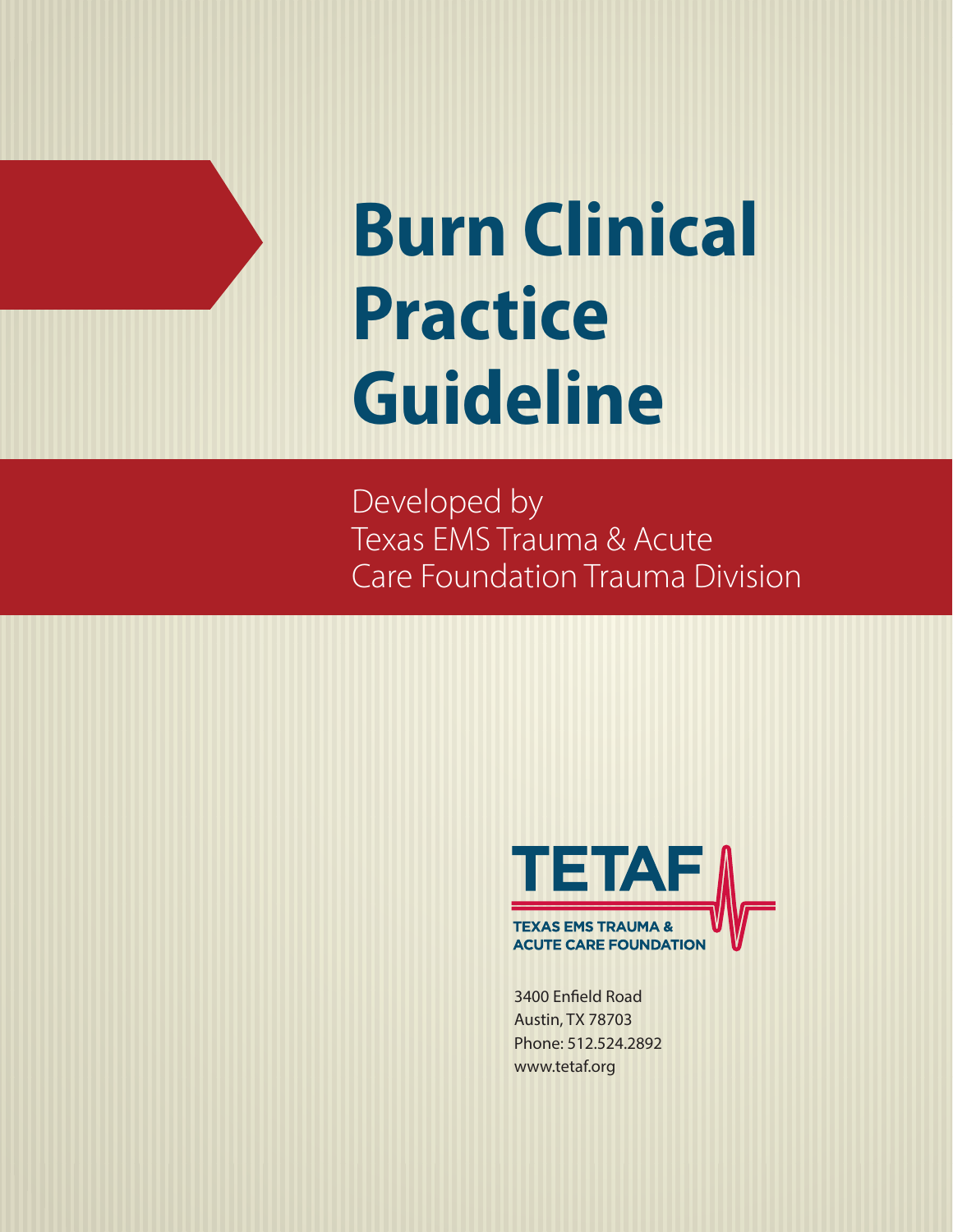# **Burn Clinical Practice Guideline**

## Developed by Texas EMS Trauma & Acute Care Foundation Trauma Division

#### **ContEnt**

The content for this publication was developed by the TETAF Trauma Division, led by Rose Marie Bolenbaucher, M.S.N., RN, TCRN, through collaboration with Texas Trauma Program Managers and Texas Burn Center program leadership to provide guidance to hospitals in Texas. The content was reviewed and edited by Dr. Brian Eastridge and the GETAC Trauma Systems Committee Trauma Medical Directors Workgroup. This document is intended to be used as guidance only in the development of burn treatment policies and protocols within hospitals in Texas. This is a living document that will be reviewed annually and updated as needed to maintain the standards of care set by national evidence-based findings.

#### **ContriButors**

- **rose Bolenbaucher,** M.S.N., RN, TCRN, Trauma Program Education, Trauma Services, University Health System, San Antonio
- **tracy Cotner-Pouncy,** RN, Senior Director, Trauma Services, University Health System, San Antonio
- **Courtney Edwards,** M.S.N./M.P.H., RN, Injury Prevention Manager, Parkland Health & Hospital System, Dallas
- **Bonnie Jackson,** RN, M.S.N., CCNS, Burn Program Manager, U.S. Army Burn Center, U.S. Army Institute of Surgical Research, San Antonio Military Medical Center, Fort Sam Houston, Texas
- **Wendy Mcnabb,** RN, Director, Trauma and Burn Services, University Medical Center, Lubbock
- **Col. Elizabeth A. Mann-salinas,** Ph.D., RN, FCCM, Task Area Manager, Systems of Care for Complex Patients, U.S. Army Institute of Surgical Research, Fort Sam Houston, Texas
- **Jenny oliver,** B.S.N., RN, Assistant Director of Trauma Services, University Health System, San Antonio
- **Brenda Putz**, RN, B.S.N., Director, Texas EMS Trauma & Acute Care Foundation
- **Kathy rodgers,** RN, M.S.N., CNS, TCRN, CCRN, CEN, Trauma Services Director, CHRISTUS St. Elizabeth Hospital, Beaumont

**sue Vanek,** B.S., M.B.A., RN, former Burn Program Manager, Parkland Regional Burn Center, Parkland Health and Hospital System, Dallas

#### **EDitED BY**

**Brian Eastridge,** M.D., Trauma Medical Director and Trauma/Acute-Care Surgeon at University Hospital in San Antonio

**Brenda Putz,** RN, B.S.N., TETAF, Austin

#### **Governor's EMs and trauma Advisory Council Trauma Systems Committee Trauma Medical Directors Workgroup**

**Ann Ward,** APR, A.Ward Strategic Communications

**DEsiGn BY Barbara Battista,** Graphic Design Services

#### **PHoto CrEDits**

Photographs in this publication are courtesy of University Medical Center, Lubbock.

Copyright © May 2016 by the Texas EMS Trauma & Acute Care Foundation. Individuals may download and print this publication for use within their organization. Other uses – including mass copying and distribution of the copyright publication – are prohibited.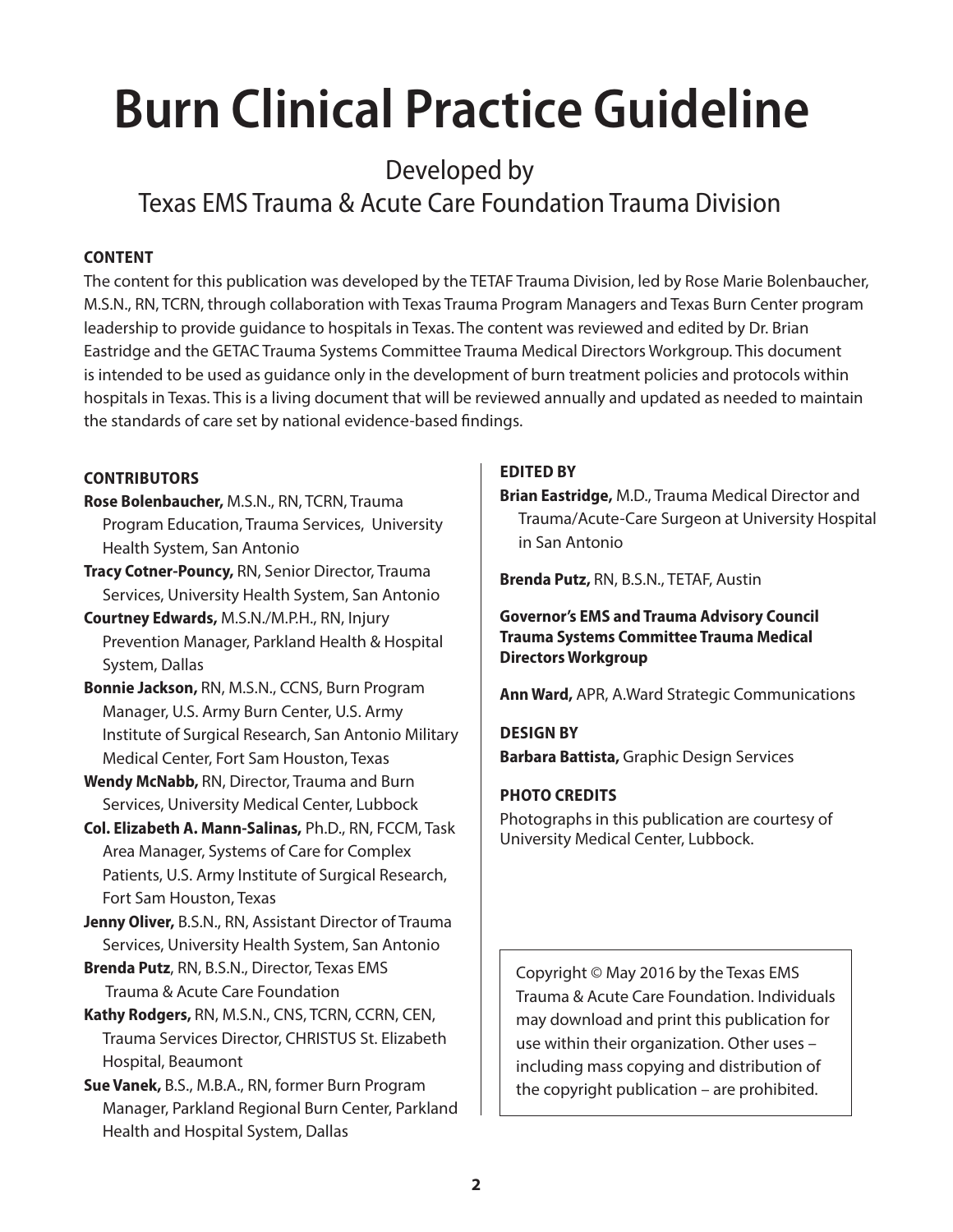# **Contents**

### **Burn Clinical Practice Guideline**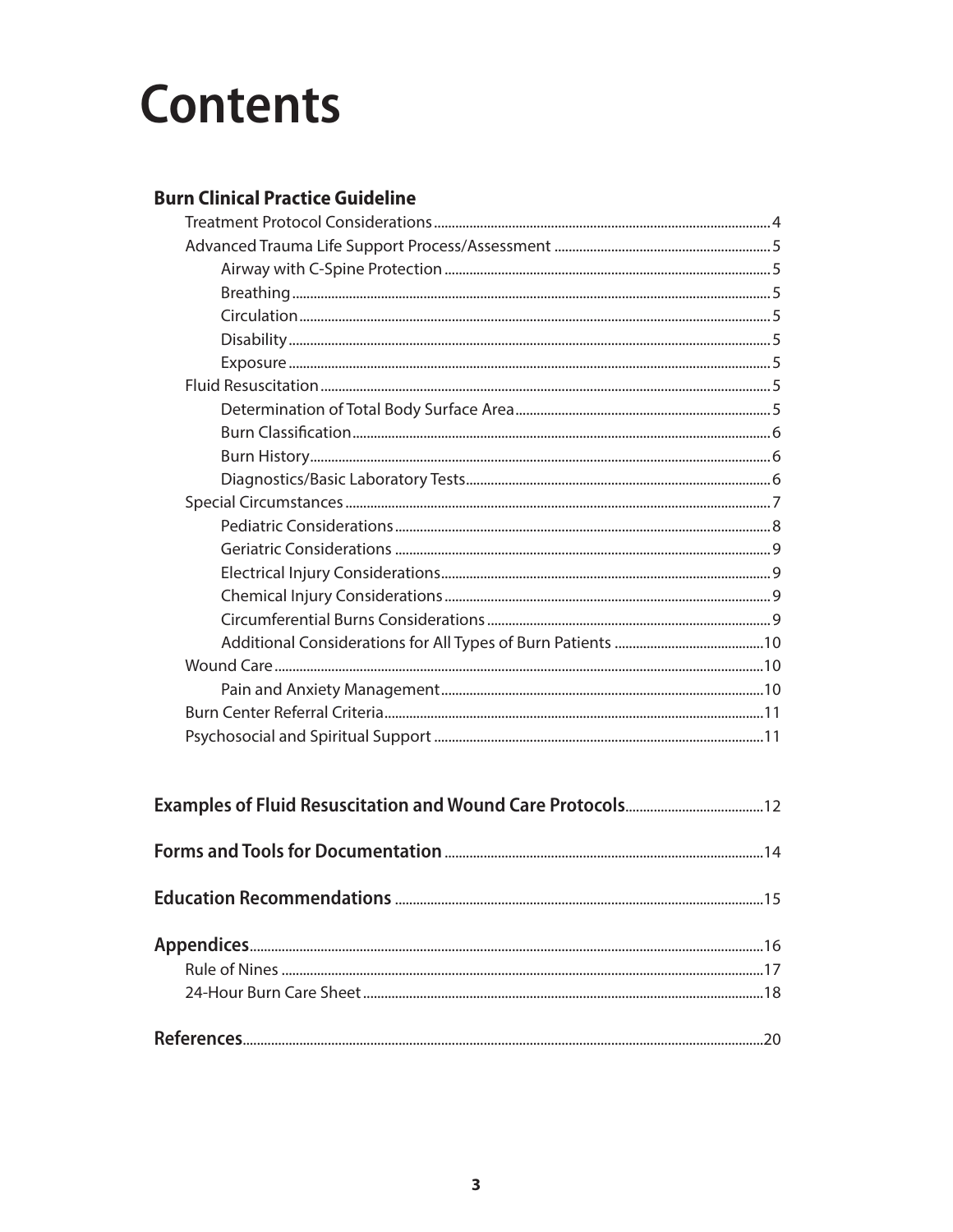## **Burn Clinical Practice Guideline**

Treatment of burns is not always straightforward. National and international guidelines differ from one region to another. However, all sources agree that managing burn cases in the first 24 hours is critical and directly correlates to morbidity and mortality.

To deliver optimal patient care to burn victims, health care providers must understand the pathophysiology of burn injuries, their classification, the appropriate use of various types of surgical treatment and the latest updates in burn science. Some patients may be treated effectively in the hospital emergency department while others may require hospitalization or stabilization/transfer to a burn center as quickly as possible.

The clinical situation for treating burn cases needs clear guidelines to cover all aspects of care during the treatment process. Through a collaboration of Texas verified burn centers and the Texas EMS Trauma & Acute Care Foundation (TETAF), this publication was created to provide clinical practice guidelines for hospitals in Texas for assessing, classifying and treating the patient experiencing a burn injury. Utilization of these guidelines provides the framework to develop burn care policies in Texas hospitals and ensure consistent, appropriate care for burn patients across the state.

#### **Publication objectives**

TETAF's goals with this publication include the following:

1. Provide resources and references for burn care in Texas based on nationally accepted standards of care.

2. Provide guidelines and assistance for the development of policies and ensure consistent practice across Texas for all burn patients.

3. Address guidelines systematically and include:

- a) ABCDE as in all types of trauma cases,
- b) Fluid resuscitation,
- c) Wound care,
- d) Pain management,
- e) Transfer guidelines, and
- f) Psychosocial and spiritual support.

### **treatment Protocol Considerations**

All trauma cases – including patients with burn injuries – should be treated by initially following the guidelines for Advanced Trauma Life Support to ensure that life-threatening injuries are addressed immediately. ABCDs first! The appropriate assessment and management of burn patients in the first hours following injury have resulted in the 96 percent national survival rate for patients transferred to a verified burn center in 2011, as reported by Advanced Burn Life Support.

This publication provides information and guidance in developing policies for treating burn patients. Information is presented in the order in which assessment/care should be provided. After addressing the ABCDs of life support, focus turns to burn injuries. Replacing fluid lost from the burns is critical, and an accurate assessment of the severity and extent of the burns is needed to calculate the amount of fluid to provide. Wound care and pain management are addressed next. Many of these activities are occurring almost simultaneously, especially if the extent of the burn injuries indicates transfer to a burn center is needed. Psychosocial and spiritual support may be provided throughout the assessment, treatment and stabilization processes.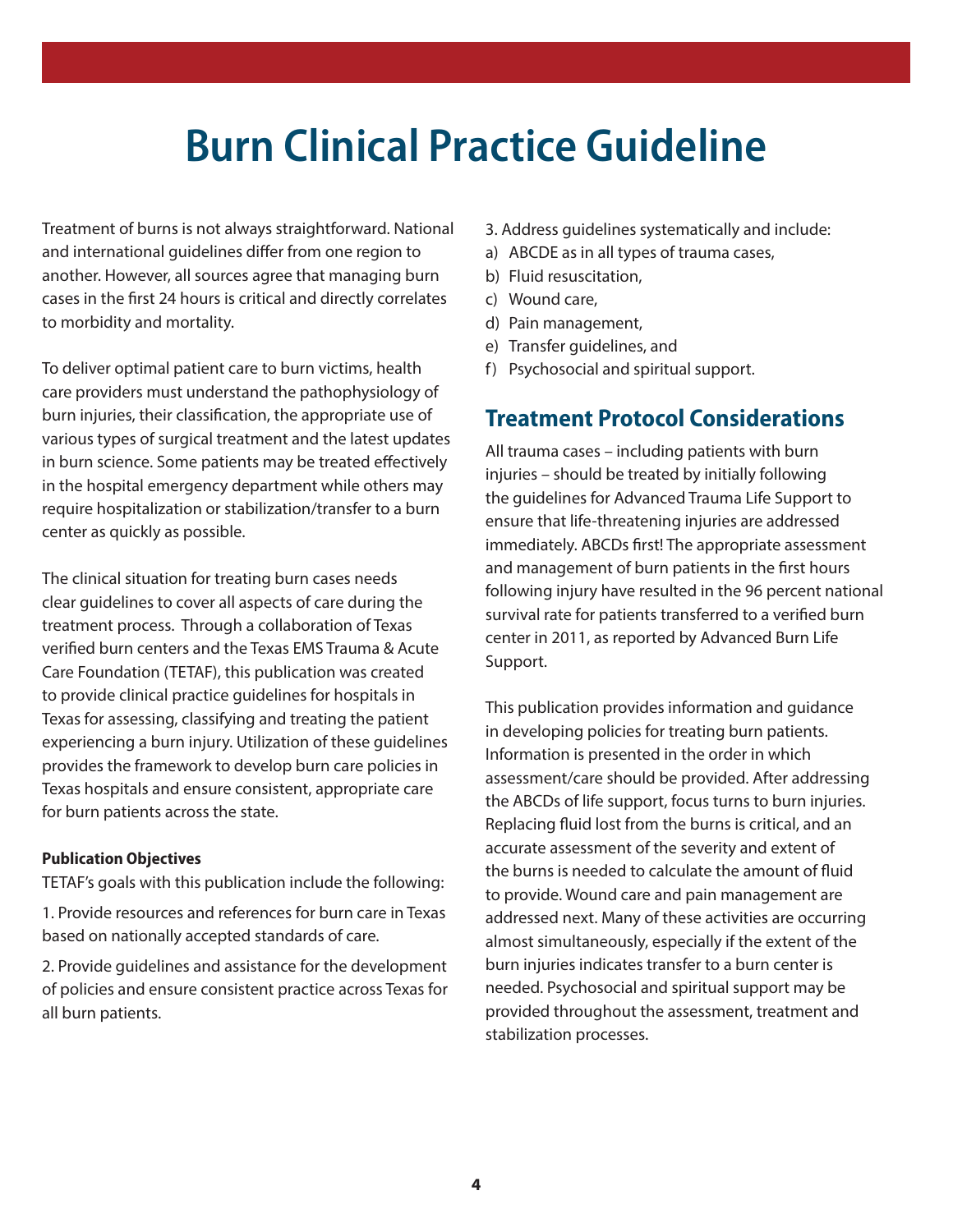## **Advanced trauma Life support Process/Assessment**

#### **Airway with C-spine Protection**

As in all trauma cases, early recognition of airway compromise followed by prompt intervention to ensure airway maintenance should be completed. If there is soot in the mouth, consider early intubation even if the patient is breathing normally. Follow ATLS guidelines and ensure the patient has a definitive airway established and continue assessments to monitor ventilation. Assessment of the airway includes:

- a. Removing any burning agent, including chemicals.
- b. Inspecting for singed nasal, facial and eyebrow hairs.
- c. Looking for burns and edema around the head and neck.
- d. Determining if there are circumferential burns to the chest which may inhibit ventilation and require escharotomy.

#### **Breathing**

Determine if the patient is moving air or not. Follow ATLS guidelines. Assessment of breathing includes:

- a. Auscultating breath sounds,
- b. Monitoring rate, depth and work of breathing, and
- c. Monitoring for dyspnea and stridor.

#### **Circulation**

Monitor circulation and cardiac status with hemorrhage control. Obtain appropriate vascular access and use a device to monitor heart rate and blood pressure. Cannulate two veins with large caliber intravenous catheters and initiate warmed fluids. Avoid burned areas when possible. In large burns where the IV has been placed through burned skin, the IVs should be sutured. Insert intravenous catheters to initiate intraosseous infusion when unable to obtain vascular access. (Note: Fluid resuscitation continues in the next column and recommendations by specific burn centers are discussed on pages 12 and 13.)

Ongoing fluid requirements are adjusted based on the individual patient's response to the resuscitation as evidenced by urinary output in addition to hemodynamic parameters.

Assess perfusion status by the following techniques:

- a. Pulse check,
- b. Capillary refill, and
- c. Urinary output (see additional parameters in the section Determination of Total Body Surface Area, below and on page 6).

#### **Disability**

Detect if there are any manifestations of neurological deficits.

#### **Exposure**

Evidence-based research supports total exposure of the patient to assess the severity of burns and initiate treatment.

- a. Remove any burning agent, including chemicals.
- b. Work toward maintaining a normal temperature by removing wet dressings and covering with dry, sterile dressings.
- c. Begin re-warming the patient with blankets and warmed fluid. Ambient temperature should be from 28° to 32°C (82° to 90°F). The patient's core temperature must be kept at least above 34°C. Increase the room temperature if necessary.
- d. Remove all jewelry.

## **Fluid Resuscitation**

Fluid resuscitation is a mainstay in the treatment of burn patients. The guidelines of Advanced Trauma Life Support should be followed to maintain perfusion. Verified burn centers in different areas of Texas follow different guidelines with respect to fluid resuscitation though the underlying principle of maintaining end organ perfusion are the same.

#### **Determination of total Body surface Area**

The severity of a burn injury is determined by the total body surface area burned and the depth of the burn. Total body surface area (TBSA) is an assessed measure of the severity of skin burns. In adults, the "Rule of Nines" is used to determine the total percentage of the burned area for each major section of the body. However, this rule cannot be used in pediatric burns.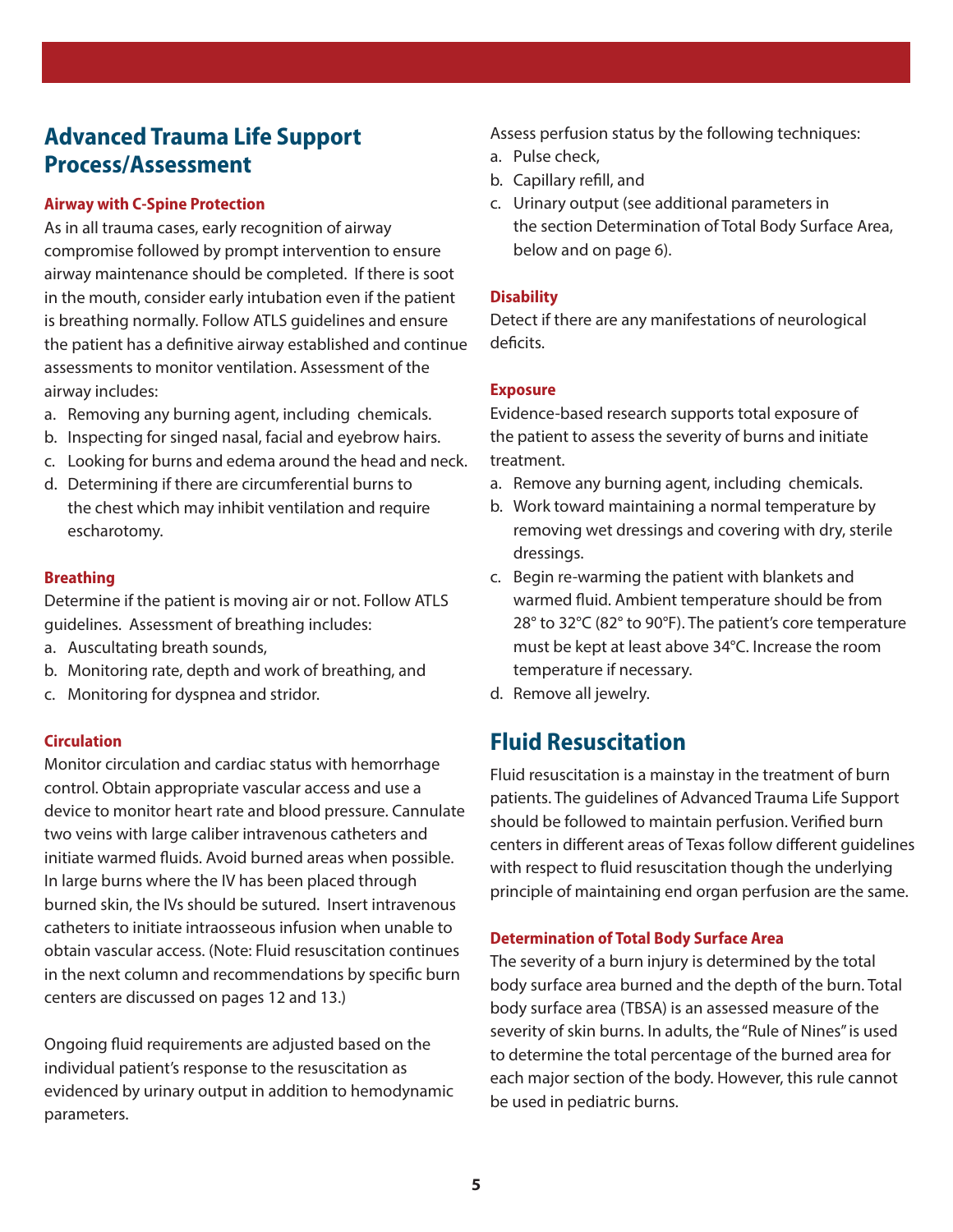The Lund-Browder chart is one of the most accurate methods to estimate not only the size of the burn area but also the burn degree in both adult and pediatric burn patients. This chart is widely used in clinical practice. The Lund-Browder chart is available in many burn centers and on the Internet; see the Education Recommendations on page 15 of this publication for more information.

An accurate determination of the size of the burned areas is essential to estimate the amount of intravenous fluids required and the appropriateness of transfer to a burn unit. The degree of burns also is calculated to estimate the prognosis as well as the type of treatment.

#### **Percentage of total Body surface Area**

Clinicians should determine the total body surface area affected by the burn by using the formula derived from the Rule of Nines, the Berkow formula or the Lund-Browder chart. The rule of palms can be used to measure the extent of small or scattered burns. The patient's hand (including fingers) is equal to 1 percent of TBSA.

#### **Burn Classification or severity**

A visual assessment should be made to determine the severity of the burn injuries. The thickness of the burn – how many layers of skin as well as the amount of other tissue damaged – is used to classify the degree of the burn. The classification levels of burns include the following degrees:

- First degree burns Redness and pain of the affected skin. Minor epithelial damage occurs without formation of blisters. Typically occurs with sunburns.
- **EXEC** Superficial second degree burns (superficial partial thickness burns) – Complete epithelial damage and only papillary dermal damage occurs. This degree leaves no neurovascular damage. It causes pain, bleeds and presents with blisters. Epithelial repair occurs within 14 days, and mostly leaves no scars after healing. Sometimes discoloration remains.
- Deep second degree burns (deep partial thickness burns) – Complete epithelial damage and damage of the reticular dermis are present. Blisters also can be present but are bigger than in superficial second degree



burns. Healing can occur but takes longer than 14 days.

- $\blacksquare$  Third degree burns (full thickness burns) The epidermis, dermis and subcutaneous tissue are involved. The skin appears white and/or leathery with thrombosed vessels.
- Fourth degree burns This classification may be used when a burn involves the underlying fascia, muscles and even bones.

#### **Brief Categorization of Burns**

Full thickness burns are more severe than those that damage only partial layers of skin. For purposes of determining the percentage of total body surface area burned, only partial and full thickness burns are used. Correlating with the degree classification are these categories of burns by thickness of damage:

- **s** Superficial burn injury (first degree);
- Superficial partial-thickness burns (superficial second degree);
- Deep partial-thickness burns (deep second degree);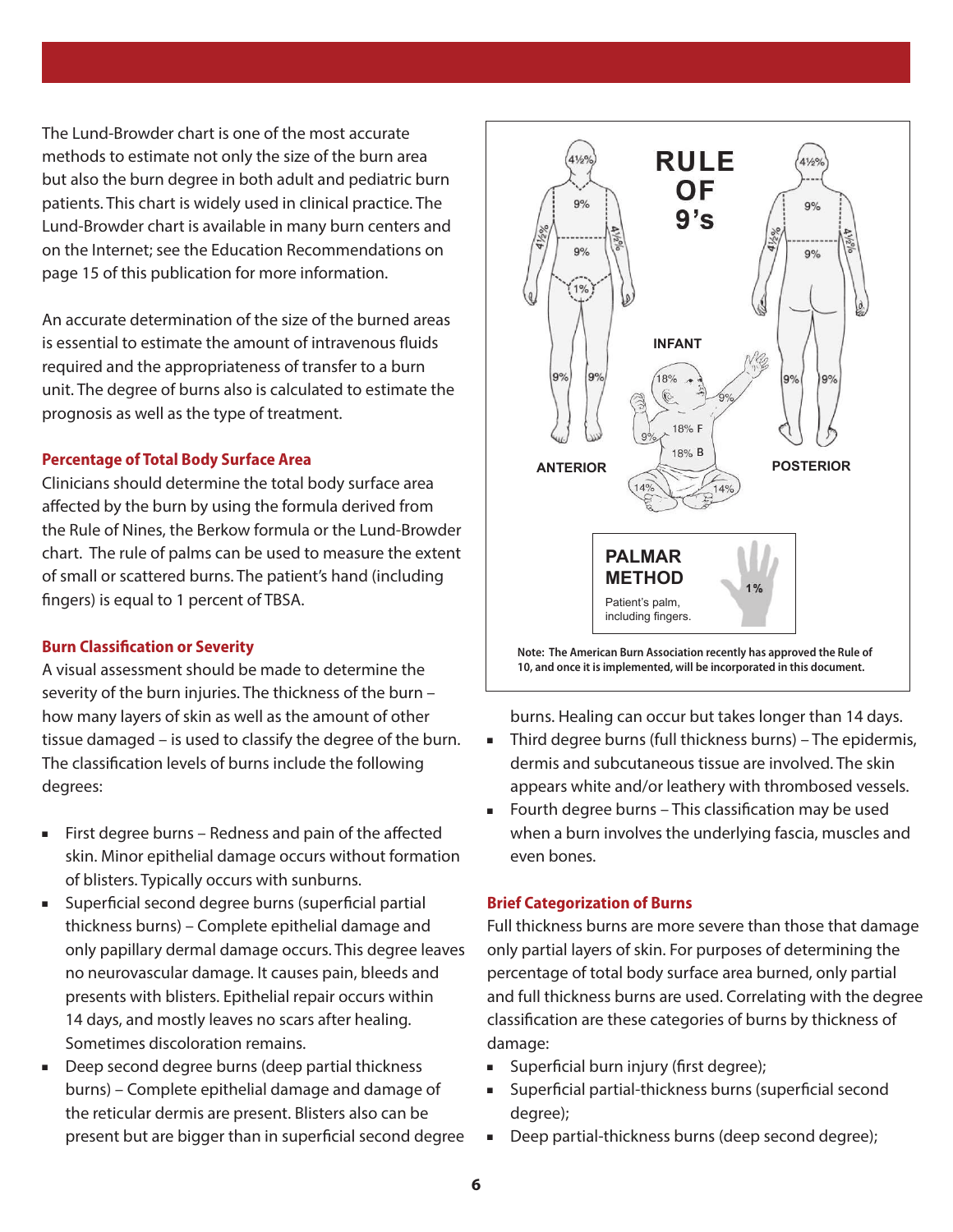- **Full-thickness burns (third degree); and**
- $\blacksquare$  Full-thickness burns involving the underlying fascia, muscles and bones (fourth degree).

#### **Burn History**

Once the ABCDs are completed and fluid resuscitation has been initiated, attention should be focused on obtaining information about how the burn injury occurred. This burn history should include:

- **n** The patient's or EMS provider's history of the events,
- $\blacksquare$  Time of injury,
- **NHERE** 10 Injury occurred including if the patient was in an enclosed space,
- $\blacksquare$  If there was loss of consciousness,
- $\blacksquare$  Causative agent/mechanism of burn,
- $\blacksquare$  How long the patient was exposed to the burn source,
- $\blacksquare$  If decontamination occurred,
- suspicion of abuse or intentional injury,
- **Possibility of carbon monoxide intoxication based** on the history of burns in a closed area as well as the presence of soot in the mouth and nose,
- $\blacksquare$  Presence of facial burns, if applicable,
- $\blacksquare$  Examination of the cornea,
- **EX Consistency of burn with the history provided,**
- **Allergies and usual medications,**
- $\blacksquare$  Past medical history including the date of the last tetanus shot, and
- **n** The patient's weight.

#### **Diagnostics/Basic Laboratory tests**

Basic laboratory tests may include but are not limited to the following:

- **EXECOMPLER** complete blood count (CBC) and arterial blood gas (ABG) analysis,
- Urea and electrolytes (U&E), also known as basic metabolic profile,
- Prothrombin time  $(PT)$  / Partial thrombin time  $(PTT)$ and International Normalized Ration (INR) should be considered if the patient is on anticoagulants,
- **Blood glucose level,**



**First Degree Burn**

- **u** Urine drug test, and
- $\blacksquare$  Human chorionic gonadotropin (B-HCG) if the patient is female.

## **Consider special Circumstances**

Patient characteristics as well as the cause of the burn injury may require special considerations in the assessment as well as the treatment of the patient. Age of the burn patient should be taken into account in assessments and treatments. For example, children may be the victims of abuse, and elderly burn patients need to be managed aggressively due to their overall health conditions and co-morbidities. Specific types of burn injuries – such as electrical and chemical burns – also require special interventions.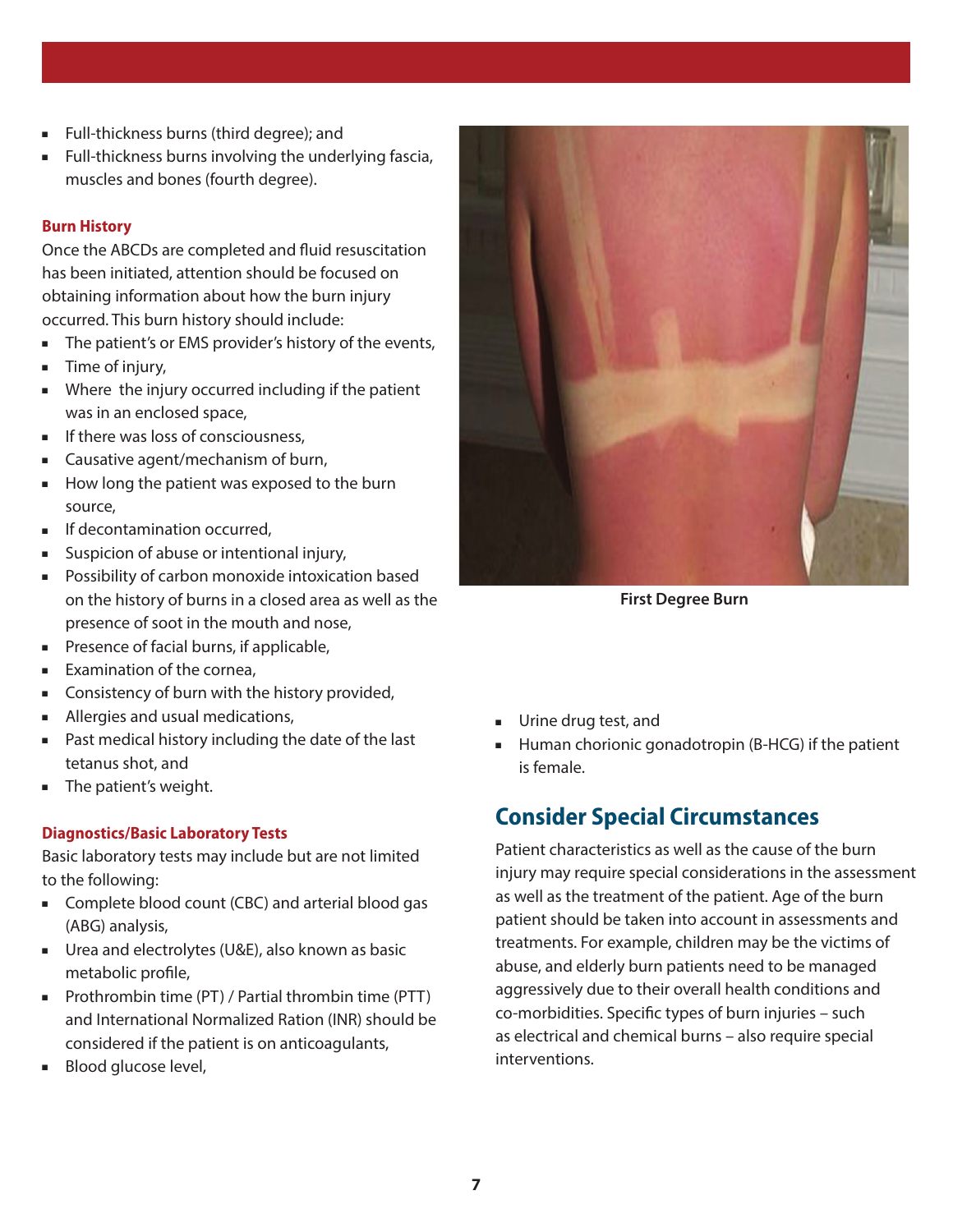#### **Pediatric Considerations**

If the patient is a child, look for signs of abuse. Specific things to consider include the following:

- If Is the pattern of burn consistent with the story?
- Does the story change?
- **Observe the caregiver's behavior and be** suspicious if the individual seems disinterested in the child's care.
- $\blacksquare$  Observe interactions if possible between the child and caregiver; strange behavior may indicate an unhealthy relationship.
- $S$ cald burns with circumferential demarcation line often indicate an intentional action.
- Accidental burns usually have splatter marks and inconsistent edges.

#### **Additional Pediatric Considerations**

Burn-related injuries are a leading cause of morbidity and mortality in children and rank third in children age 1 - 9 years. Appreciating the major differences between burn management in children and adults is important. With nearly three times the body surface area (BSA) to body mass ratio of adults, fluid losses are proportionately higher in children than adults and predispose the child to



**Accidental Burn**



**Non-Accidental Burn**

hypothermia which must be aggressively avoided. Be sure to address appropriate fluid resuscitation, hypothermia, pain control and blood glucose level.

- Fluid resuscitation in a child must be more precise. Urinary output is the most sensitive indicator of fluid resuscitation.
- $\blacksquare$  Hypothermia is a continued high risk in this patient population due to the high surface-to-volume ratio and low-fat mass. Hypothermia can increase the depth of the burn.
- **Nonitor the pediatric patient's blood glucose level.** In this patient population, temperature regulation is partially based on non-shivering thermogenesis, which further increases metabolic rate.
- **FREE** Thrashing, resisting care and dislodging important treatment adjuncts such as catheters, endotracheal tubes, etc., may indicate pain in children who are not able to express pain. Begin with small doses, 0.1 mg/kg of morphine intravenously initially and increase as long as patient remains hemodynamically stable and shows no evidence of respiratory depression.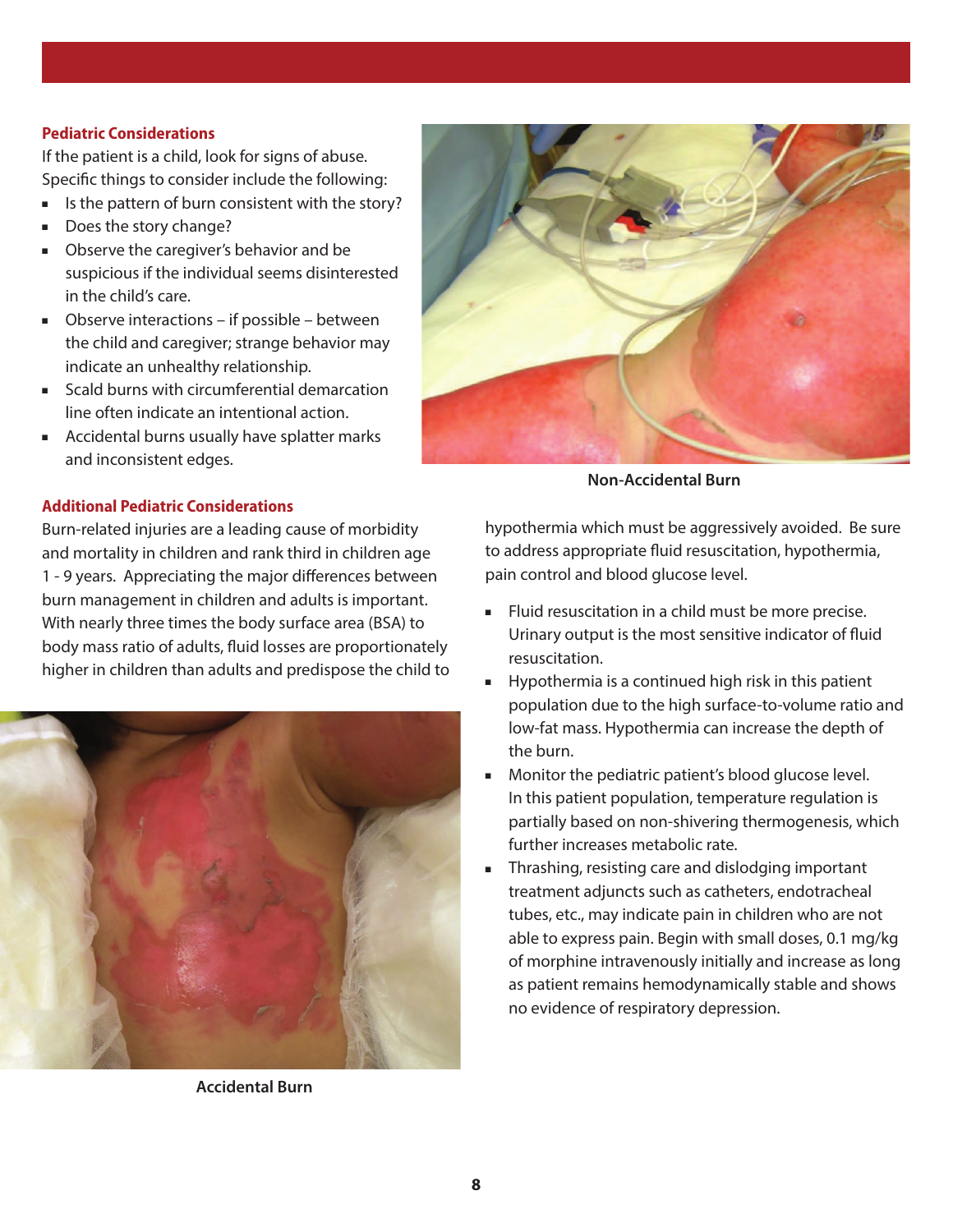#### **Geriatric Considerations**

Advances in medical care and longevity have resulted in an increase in the elderly population, and burn injuries in this subset of the population are becoming more prevalent. With patients 65 years of age and older, the risk of mortality is increased, so early and aggressive management of burns are needed. Thinner skin, poorer circulation, preexisting conditions, fewer reserves and higher complication rates increase morbidity and mortality. Because of age, thoughtful consideration should be given to treatment, such as:

- Early surgical intervention is recommended.
- Use care in fluid resuscitation so as not to cause fluid overload. Be aware that it may require more fluid to resuscitate the same burn size than expected to avoid hypovolemia, possibly due to the decreased skin turgor.
- $\blacksquare$  Implement aggressive respiratory therapy. Inhalation injury tends to be more prevalent in elderly patients because they are generally less mobile. Inhalation injury is a significant predictor of mortality and is an important comorbidity factor.
- $\blacksquare$  Transfer to a burn center is recommended.
- **For optimum outcomes, aggressive rehabilitation** is needed.

#### **Electrical injury Considerations**

When the patient's burns were caused by an electrical injury, circumstances dictate special care consideration, including the following:

- **EXE** Assess cardiac rhythm as life-threatening arrhythmias may be present.
- **EXEC** Assess contact points (it is possible to have more than two).
- Be aware that significant underlying tissue and muscle injury may be present in electrical injuries. If this happens, muscle fibers and chemicals may be released into the bloodstream, causing electrolyte disturbances.
- **EXEC** Assess for myobloginuria; the presence of these muscles fragments in the urine can cause electrolyte disturbances and kidney failure.

#### **Chemical injury Considerations**

All ERs are required to maintain a reference manual that is updated regularly with chemicals used in their region. Every chemical and the appropriate care for an exposure should be included in the Material Safety Data Sheet (MSDS). This reference should define the appropriate type of emergency care for each chemical in the region that could cause a burn.

With chemical burns, it is important to determine that the patient has undergone decontamination for an appropriate length of time based on the specific recommendations in the MSDS, at least 20 minutes or until the burning process has stopped. If the burn was caused by a chemical agent, providers should take appropriate precautions to protect themselves and the immediate environment from exposure to the chemical agent.

#### **Circumferential Burns Considerations**

Burns that encircle an extremity, the chest or the abdomen require special attention. Edema and swelling in the tissue under the burn may cause the burnt skin – which is rigid – to act like a tourniquet. In a limb, this can cause ischemia. In the chest or abdomen, it can restrict chest expansion and diaphragm movement and interfere with ventilation. A burn center surgeon should be consulted prior to treatment.

Among the interventions that typically may be implemented are the following:

- Checking for pulses; often a doppler scan is needed.
- **Elevating extremities if not contraindicated.**
- $\blacksquare$  Performing an escharotomy full thickness incision of the burn down to the subcutaneous fat, to release constricting unyielding burned skin. This may be necessary to restore blood flow. However, this optimally should be performed after appropriate consultation with the burn center surgeon.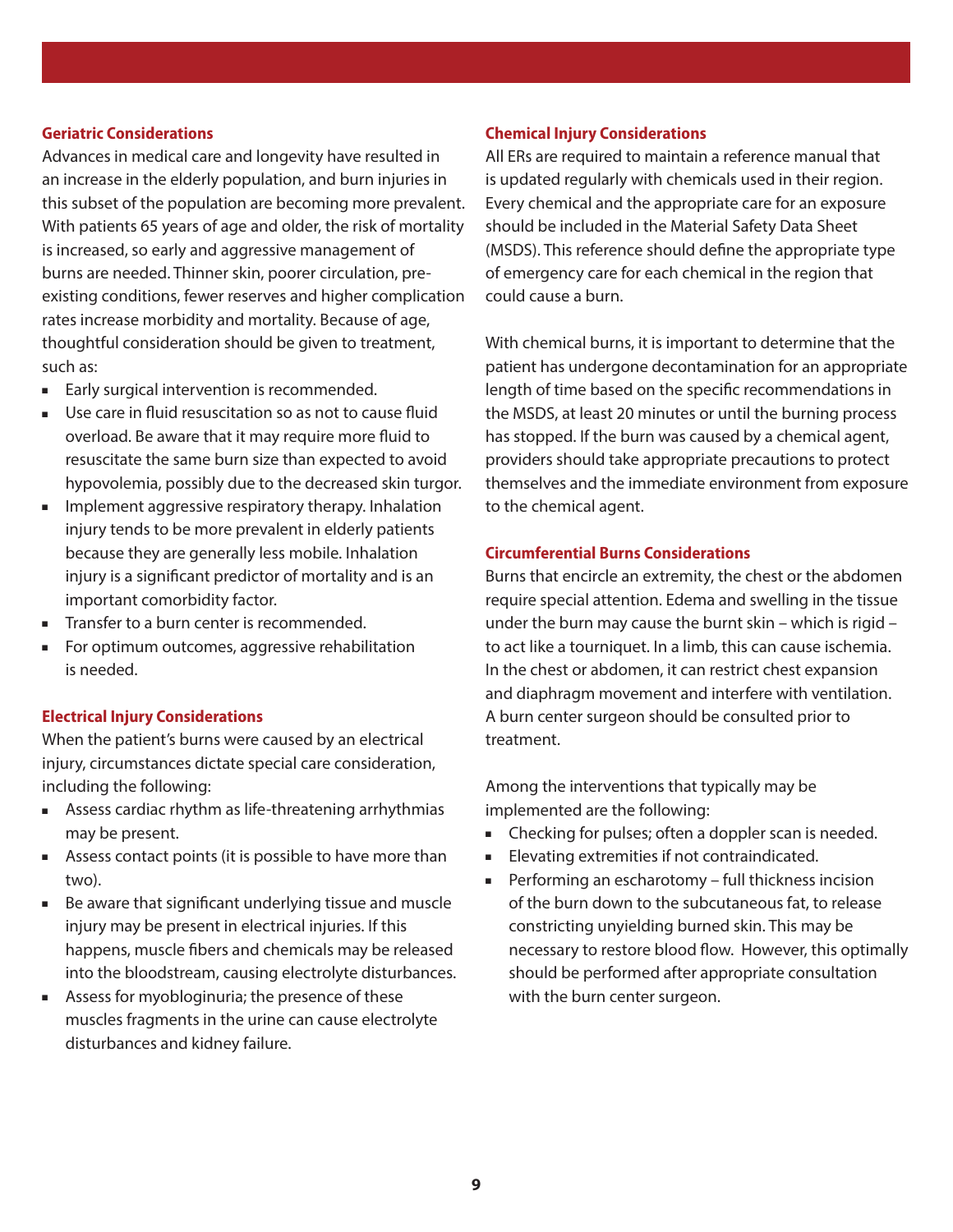#### **Additional Considerations for All Types of Burn Patients**

Regardless of the patient's age or type of burn, these treatment considerations apply to all burn patients.

- nington insert a gastric tube as directed by a physician.
- **n** Monitor urinary output to assess fluid resuscitation by inserting an urinary catheter and monitoring urine output (UOP) for amount and color, using these guidelines:
	- Adults UOP goal is 30 cc/hour.
	- Pediatric UOP goal is 1 cc/kg/hour.

 – Electrical injuries with myobloginuria UOP goal is 75-100 cc/hour.

- **Electrical and inhalation injuries may require** additional fluid during resuscitation.
- Elevate the head of the bed 30 degrees.
- **Elevate affected extremities.**
- Administer a tetanus prophylaxis.

## **Wound Care**

Initially, the burn must be cooled with cool water, not cold and not ice water. Wet dressings put in place in the prehospital setting must be removed and replaced with sterile, dry dressings if more than 20 percent of the patient's TBSA is affected. Note that wound care is a low priority in the initial care of a severely burned patient unless covering of the burn with sterile, dry dressing reduces the pain and increases the comfort level of the burn injured patient. It should be noted that wound care should not be attempted until well after the patient's airway, breathing and circulatory status have been addressed.

Follow these general guidelines but always ask the receiving burn center for its preferences prior to initiation of wound care:

- 1. If more than 10 percent of the patient's TBSA is affected, cover with a clean, dry sheet or dressings.
- 2. If more than 20 percent of the patient's TBSA is injured, cover with a clean dry sheet or dressings, and remember to keep the patient warm with blankets or by increasing
	- the room temperature to 90 degrees.
		- 3. If less than 10 percent of the patient's TBSA is affected, saline moistened sterile dressings may be applied.

#### **Pain and Anxiety Management**

Pain from burns can be excruciating. Covering the burns, warming the patient, elevating burned extremities and pharmacological pain control should be considered.

Anxiety is different from pain and may be controlled with benzodiazepines.

Remember, the body surface area has been damaged. Intramuscular and subcutaneous routes should not be used due to fluid volume changes and unpredictable blood flow/ absorption. Tetanus is the only medication given intramuscularly in burn patients. Intravenous pain medication should be



**Third-Degree Burn**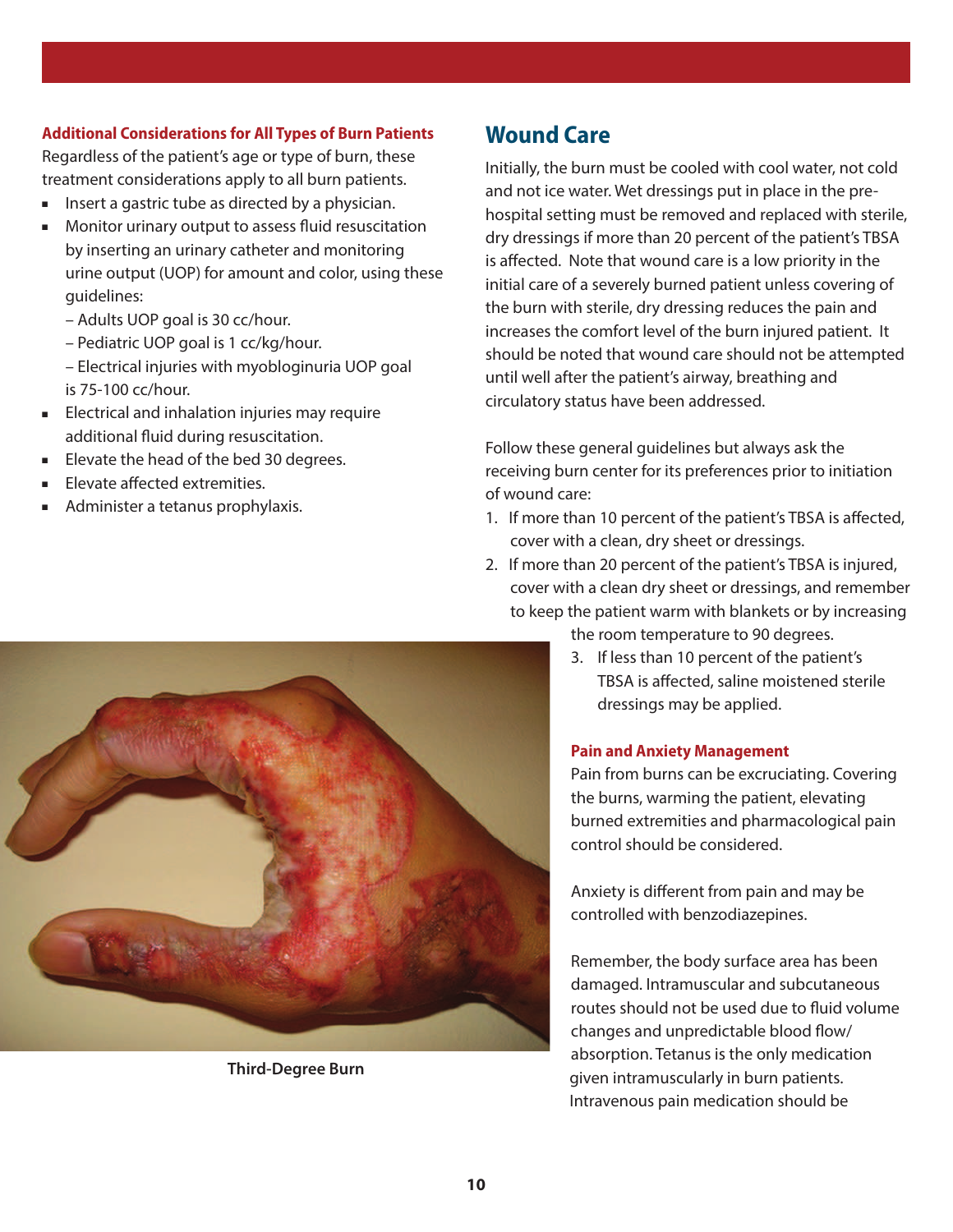measured and adjusted to provide relief to the patient, although careful monitoring of the patient's respiratory status is required.

## **Burn Center Referral Criteria**

Does the patient meet the criteria for injuries requiring referral to a designated burn unit? A clear answer should be given in the pre-hospital setting, and the assessment must be performed by the referring physician or the transporting physician. Depending on the patient's location, proximity to a burn unit and capacity of the burn unit to accept a patient transfer, initial treatment should be initiated in the emergency room until transport to the burn unit takes place. A burn center may treat adults, children or both.

Patients with the following burn injuries should be referred to a burn center based on the following criteria excerpted from the American Burn Association's website at www.ameriburn.org.

- n Partial thickness burns greater than 10 percent of the patient's TBSA.
- $B$ urns that involve the face, hands, feet, genitalia, perineum or major joints.
- **n**Third-degree burns in any age group.
- $\blacksquare$  Electrical burns, including lightning injury.
- $\blacksquare$  Chemical burns.
- **ninialation injury.**
- $\blacksquare$  Burn injury in patients with pre-existing medical disorders that could complicate management, prolong recovery or affect mortality.
- Any patient with burns and concomitant trauma (such as fractures) in which the burn injury poses the greatest risk of morbidity or mortality. In such cases, if the trauma poses the greater immediate risk, the patient initially may be stabilized in a trauma center before being transferred to a burn unit. Physician judgment will be necessary in such situations and should be in concert with the regional medical control plan and triage protocols.



**Third-Degree Burn**

- $B$  Burned children in hospitals without qualified personnel or equipment for the care of children.
- $\blacksquare$  Burn injury in patients who will require special social, emotional or rehabilitative intervention.

## **Psychosocial and spiritual support**

Psychological distress occurs in most survivors of severe burn injuries. Although the hospital may be limited in providing professional support due to the short time the patient remains in the emergency center, the caregiver should remain aware of the patient's psychosocial status and provide support as indicated. While each individual experiences psychological distress differently, people with burn injuries may report:

- $\blacksquare$  Feeling sad, anxious or irritable,
- **Feeling helpless,**
- **Feeling hopeless,**
- $\blacksquare$  Feeling alone,
- $\blacksquare$  Being concerned about potential changes in lifestyle, appearance, physical limitations, etc., and
- Feeling sad or angry about the loss of property, loved ones or pets.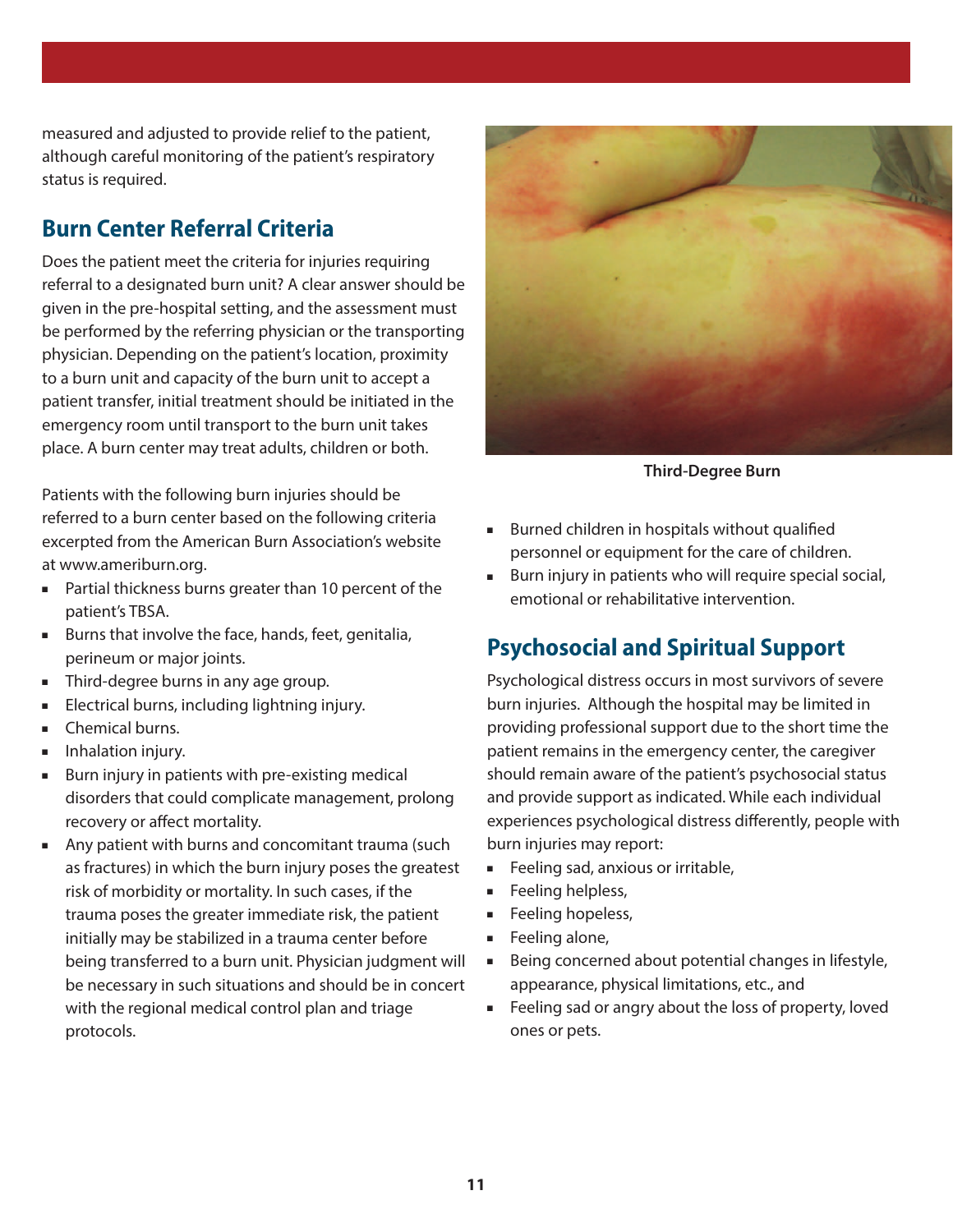## **Examples of Fluid Resuscitation and Wound Care Protocols**

Fluid resuscitation recommendations vary in verified burn centers in Texas. Facilities in different geographic locations in Texas should follow the recommendations of their regional tertiary burn center.

## **Parkland Burn Center, Dallas**

**Hotline:** 214/590-6690

#### **FLuiD rEsusCitAtion**

Follow Advanced Burn Life Support recommendations. If available, titrate fluid up or down in response to urinary output via foley catheter.

#### **Pediatric:**

3 ml LR x patient's body weight in kg x % TBSA secondand third-degree burns

#### **Pediatric High Voltage Electric Burns:**

4ml LR x patient's body weight in kg x % TBSA secondand third-degree burns

#### **Adult:**

For thermal and chemical burns: 2 ml LR x patient's body weight in kg x % TBSA second-and third-degree burns

#### **Adult High Voltage Electrical Burns:**

4ml LR x patient's body weight in kg x % TBSA secondand third-degree burns

#### **Geriatrics:**

2 ml LR x patient's body weight in kg x % TBSA secondand third-degree burns

## **timothy J. Harnar Burn Center – uMC Health system, Lubbock**

**Hotline:** 800/345-9911

#### **FLuiD rEsusCitAtion**

Follow Advanced Burn Life Support recommendations.

#### **Pediatric:**

3 ml LR x patient's body weight in kg x % TBSA second- and third-degree burns

#### **Pediatric High Voltage Electric Burns:**

4ml LR x patient's body weight in kg x % TBSA second- and third-degree burns

#### **Adult:**

For thermal and chemical burns: 2 ml LR x patient's body weight in kg x % TBSA second- and third- degree burns

#### **Adult High Voltage Electrical Burns:**

4ml LR x patient's body weight in kg x % TBSA second- and third-degree burns

#### **Geriatrics:**

Same as adults.

#### **WOUND CARE**

For all burns regardless of size – cover the burn injury with a clean dry sheet or dressing.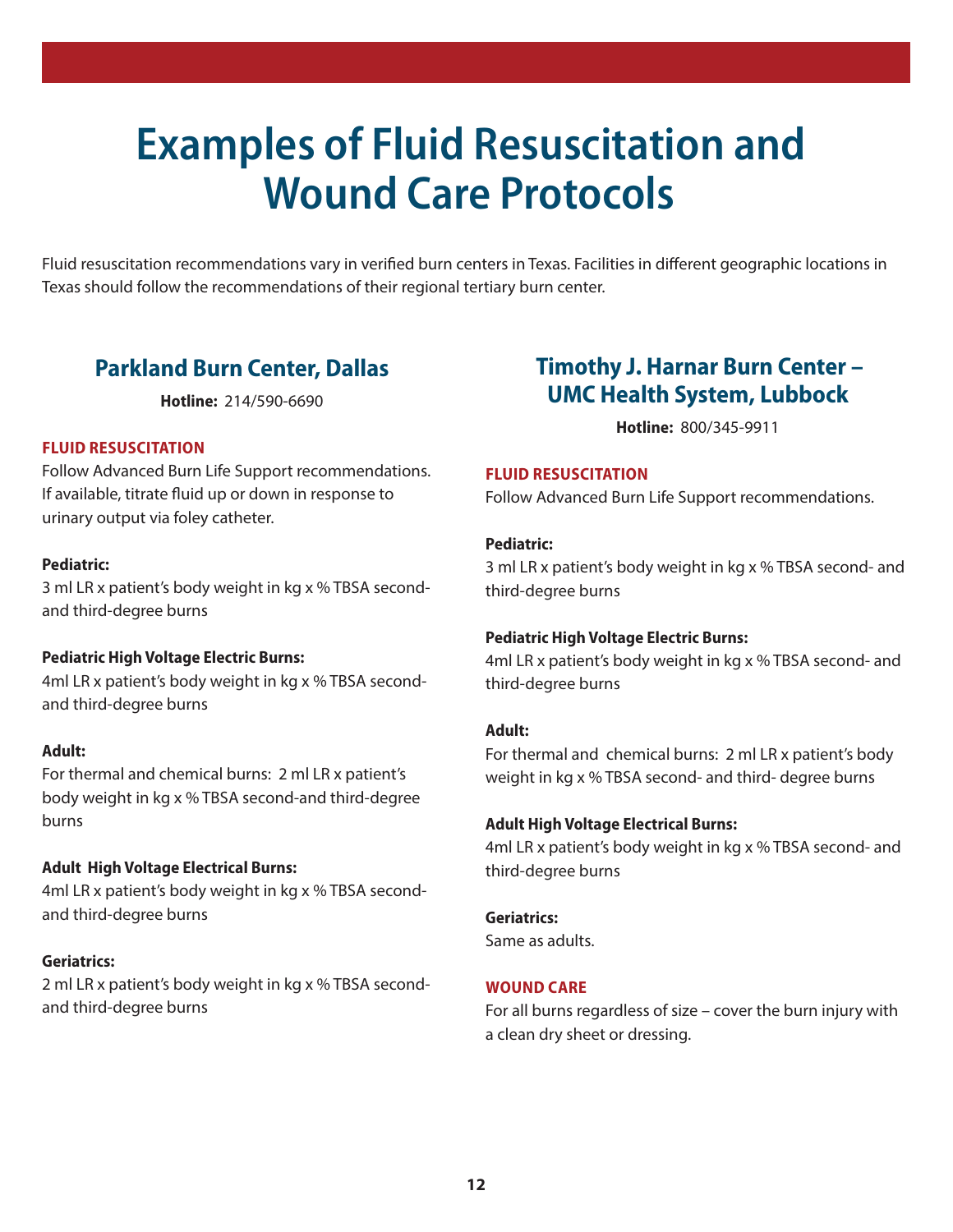## **Burn unit – san Antonio Medical Center**

**Hotline:** 210/916-4141

#### **FLuiD rEsusCitAtion**

#### **Pediatric:**

2-4 ml per kg x TBSA with UOP goal of 0.5 ml – 1 ml per kg/hour

#### **Pediatric High Voltage Electric Burns:**

2-4 ml per kg x TBSA with UOP goal of 0.5 ml – 1 ml per kg/hour

#### **Adult:**

2-4 ml per kg x TBSA with UOP goal of 30 ml/hour

#### **Adult High Voltage Electrical Burns:**

2-4 ml per kg x TBSA with UOP goal of 75-100 cc/hour; if myoglobinuria present, may require additional fluid during resuscitation.

#### **Geriatrics:**

2-4 ml per kg x TBSA with UOP goal of 30 ml/hour

#### **WOUND CARE**

- 1. **no** wound care if the patient is being transferred to a burn center within 24 hours. If unable to transfer, then contact local burn center.
- 2. If less than 10 percent of the patient's TBSA, salinemoistened sterile dressings may be applied.
- 3. If more than 10 percent of the patient's TBSA, cover with clean dry sheet.
- 4. If greater than 20 percent of the patient's TBSA, cover with a clean dry sheet and remember to keep the patient warm with blankets or by increasing the room temperature to 90 degrees.

## **UTMB Galveston Blocker Burn Unit**

**Hotline:** 800/962-3648

#### **FLuiD rEsusCitAtion**

Per 2010 Advanced Burn Life Support guidelines for burns greater than 20 percent of the patient's TBSA.

#### **Pediatric prehospital:**

 > 5 years old: 125 cc/hour LR 6-13 years old: 250 cc/hour LR 14 years and older (adult rate): 500 cc/hour LR If patient is less than 10 kg, use D5LR

**Pediatric High Voltage Electric Burns:**  Consult Shriners Hospital at 409/770-6773

**Adult prehospital:** 500 cc/hour of LR

**Adult High Voltage Electrical Burns prehospital:** 500 cc/hour of LR

**Geriatrics: prehospital:** 500 cc/hour of LR

#### **WOUND CARE**

Cover with clean dry sheet or dressings. Keep warm.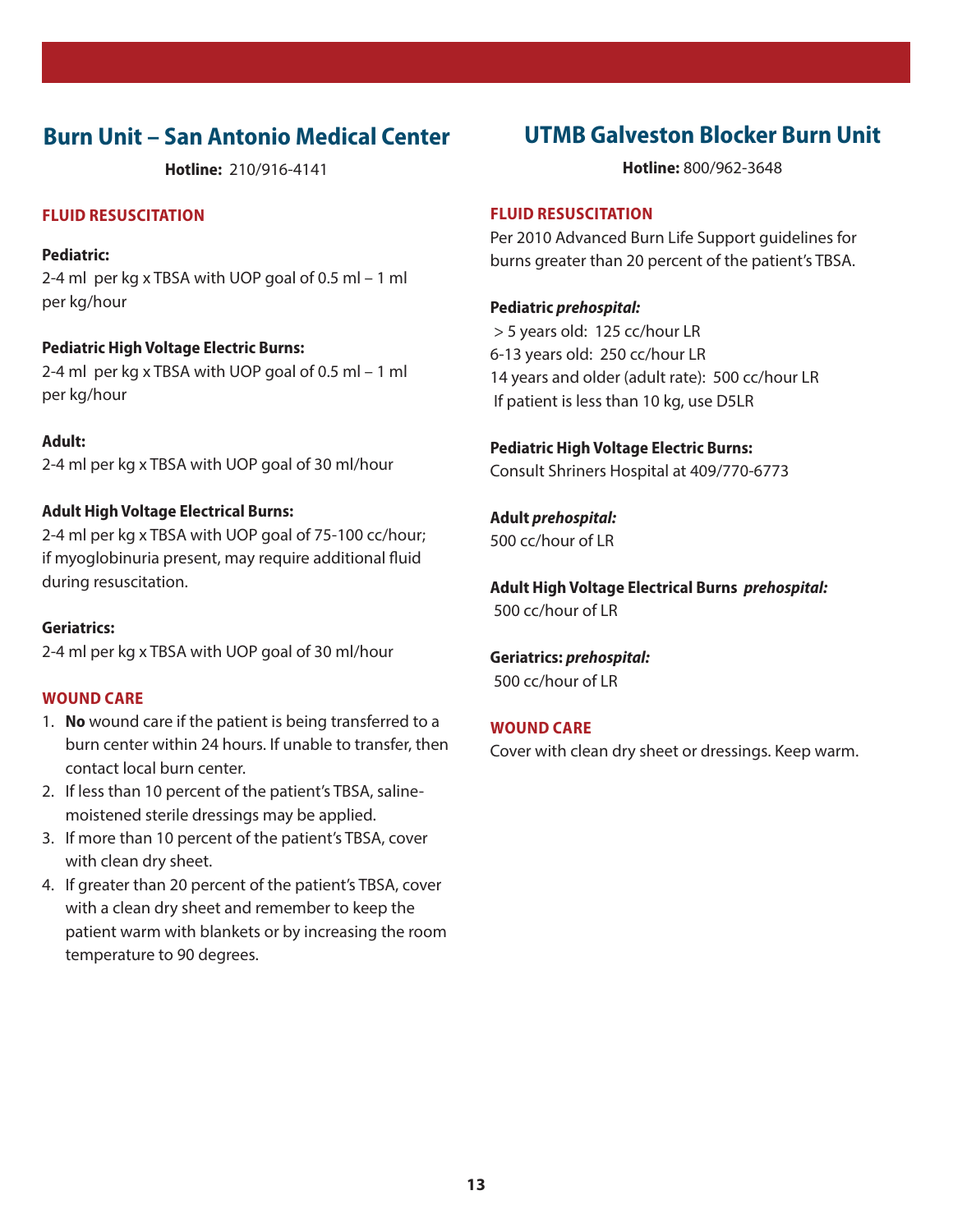# **Forms and Tools for Documentation**

There are many accessible resources for forms and tools that a hospital may use for documentation models. The following information is provided as a guideline and should be considered recommendations only.

#### **Assessment Charts**

The Rule of Nines is used to assess the percentage of burn injuries and is used to help guide treatment decisions including fluid resuscitation and becomes part of the guidelines to determine transfer to a burn unit. Having a Rule of Nines chart is recommended; see Appendix A. The Rule of Nines is recommended for initial burn resuscitation prior to burn center transfer. The Lund-Browder chart is recommended after initial burn care and debridement.

#### **Burn Care sheet**

Use a Burn Care Sheet, a tool to travel with the patient for the first 24 hours of care. An example is provided as Appendix B. Hospitals also may use one developed by their facility's team or their RAC.

#### **Performance improvement Patient safety (PiPs)**

As with trauma, the care of burn patients should receive a very robust review of standards, protocol utilization, documentation, fluid resuscitation and outcomes. The burn review within PIPS must include additional quality filters to ensure the standard of care is met.

#### **Performance Measures by Phases of Care**

#### **Prehospital Phase:**

- **•** Definitive airway management during resuscitative phase provided
- IV started, intake and output monitored
- **Burn care provided**
- Scene time, transport time and destination appropriate

■ Documentation of fluid volume should start at point of injury to reinforce the 24-hour flow sheet.

#### **resuscitation Phase:**

- All burn patients with second- or third-degree burns had a burn flow sheet.
- $\blacksquare$  All burn patients meeting criteria had a definitive airway established.
- All burn patients with TBSA of 20 percent or more had nasogastric or progastric tube placed.
- Wound care provided as per recommendations of receiving burn center.
- **NARCO EXECUTE:** Warming efforts documented.
- Serial vitals, including a temperature, documented.
- volume of resuscitation fluid required for optimal patient response during the first 24 hours was appropriate based on:
	- 1. TBSA percentage calculation,
	- 2. Fluid resuscitation formula appropriately executed and documented including bolus and maintenance fluid resuscitation,
	- 3. Resuscitation success/failure monitored based on hemodynamic status and urinary output, and
	- 4. Intake and output documented on 24-hour burn flow sheet, which traveled with the patient.

#### **Additional Considerations:**

- Total length of hospital stay is important for several reasons, including burn bed availability, transfer issues and recognition that in some situations non-burn centers may have to maintain this patient.
- **Unanticipated readmissions.**
- **n**Mortality.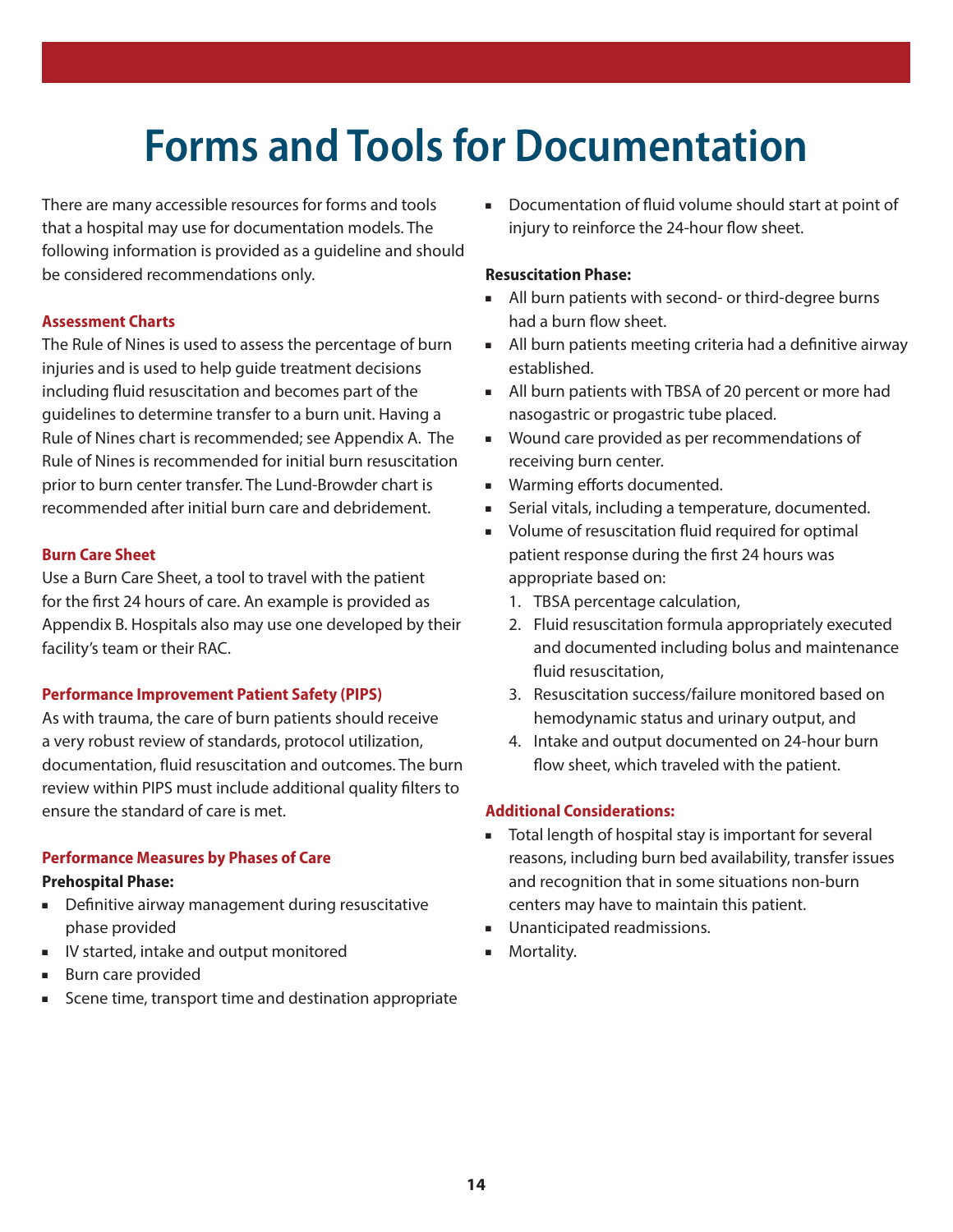# **Education Recommendations**

These resources may assist the hospital in developing specific policies and procedures for treating patients with burn injuries. In addition, specific educational programs – both online and in-person – may help clinicians treating burn patients improve their practice.

#### **Burn CArE rEsourCE WEBsitEs**

**American Burn Association** http://www.ameriburn.org/ablsgeneralinfo.php

**Center for Disease Control & Prevention** http://www.cdc.gov/masstrauma/factsheets/public/burns.pdf

http://www.cdc.gov/mmwr/PDF/wk/mm4237.pdf (occupational burns among restaurant workers)

**international society for Burn injuries** http://www.worldburn.org/

**National Rehabilitation Information Center** http://www.naric.com

**Public Domain Files/Resources List** http://docsfiles.com/pdf\_burns\_care\_resources.html

**Wound Care Advisor** http://woundcareadvisor.com/resources/

#### **EDuCAtionAL ProGrAMMinG**

The American Burn Association offers three Advanced Burn Life Support program options:

**ABLs Provider Course Live©** – A two-day in-person hands-on course designed to provide the "how-to" of emergency care of the burn patient; registration is available online.

**ABLs now©** – Convenient online course providing burn injury training and education for busy first responders and health care providers.

**ABLs Handbook©** – The go-to reference guide for comprehensive information on immediate care through the first 24 hours post burn injury.

Most burn centers offer outreach education. Contact your local burn center regarding its educational programs.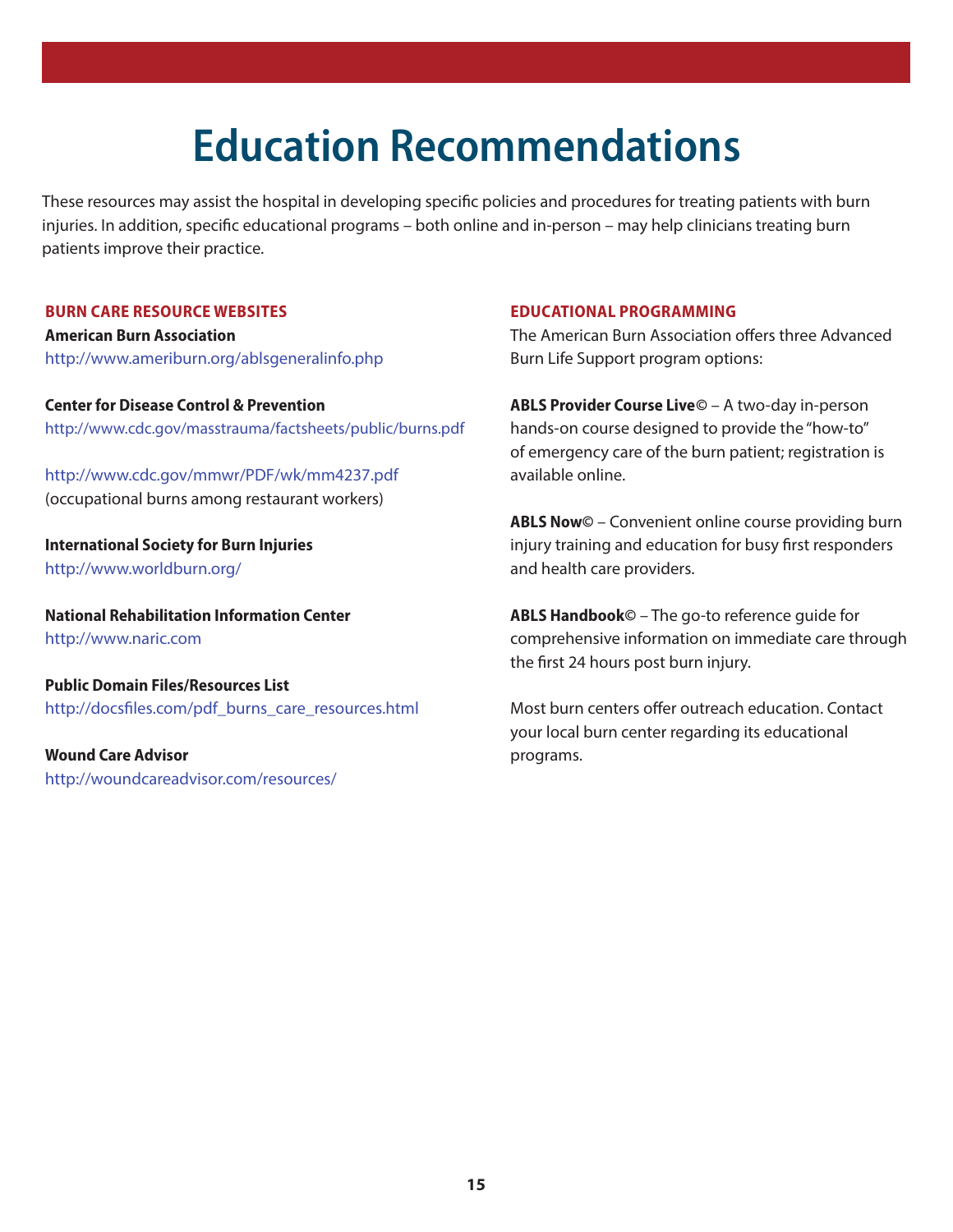# **Appendices**

**Appendix A:** Rule of Nines – Diagram for use in documentation.

**Appendix B:** 24-Hour Burn Care Sheet – Complete documentation that should travel with the patient.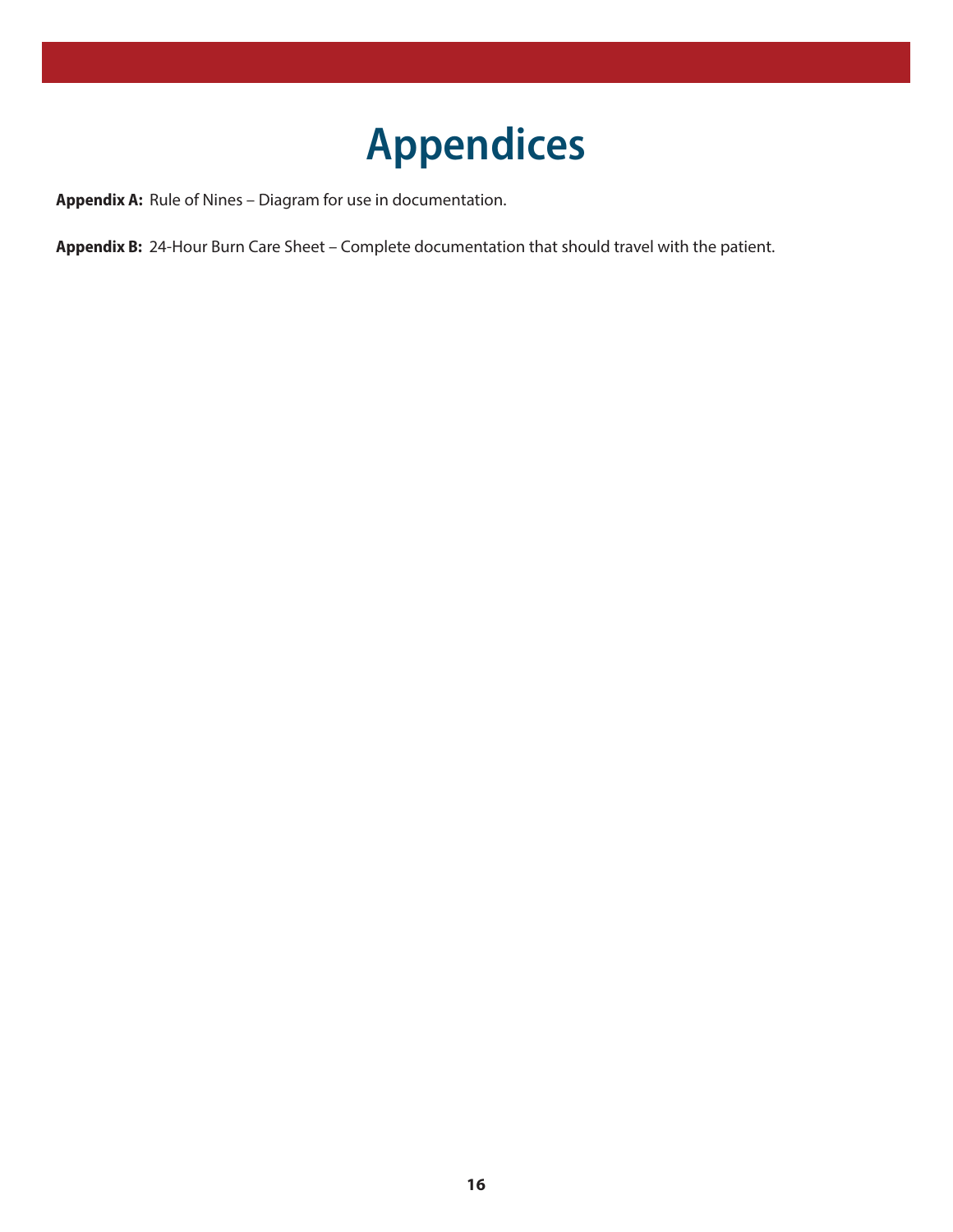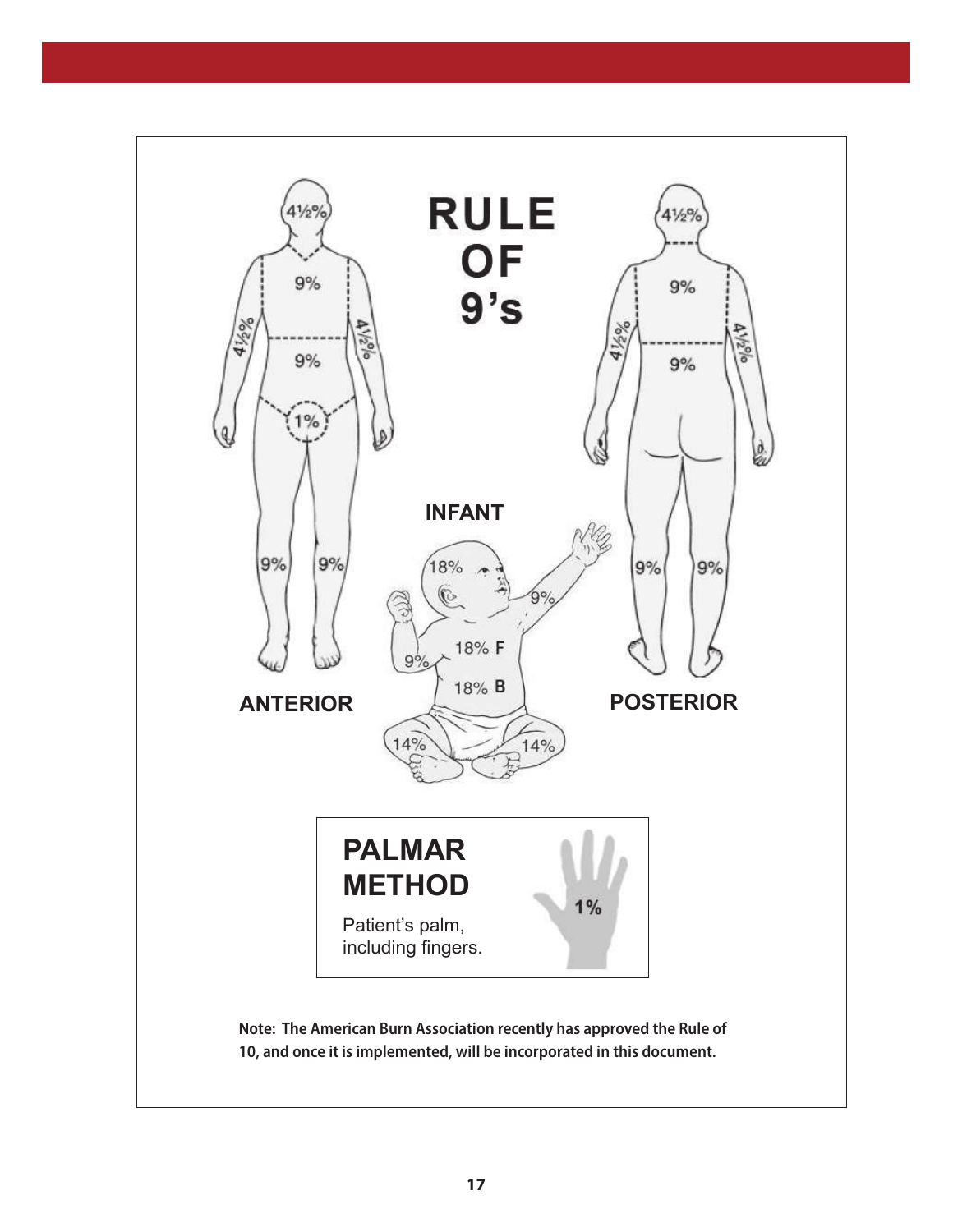### **> 15% TBSA BURN RESUSCITATION FLOWSHEET > 15% trauma Burn surface area Burn resuscitation flowsheet**

| Date                                      |                      |      | <b>REFERRING FACILITY</b>       |         |                               |                          |                                                                                                          |           |          |
|-------------------------------------------|----------------------|------|---------------------------------|---------|-------------------------------|--------------------------|----------------------------------------------------------------------------------------------------------|-----------|----------|
|                                           |                      |      |                                 |         |                               |                          | Estimated fluid vol. pt should receive                                                                   |           |          |
|                                           |                      |      | Identify #                      |         | Pre-<br><b>Burn</b><br>est.wt | <b>% TBSA</b>            | 2-4 ml x a (kg) x b (TBSA) = TOTAL<br>$ml/24$ hrs $(\underline{\hspace{1cm}})$<br>24 hr total $\div$ 2 = |           |          |
| Name                                      |                      |      | <b>DOB or MRN</b><br>$(kg)$ (a) |         |                               | (b)                      | TOTAL ml (___) for 1st 8 hrs                                                                             |           |          |
| Date & Time of Injury<br>Provider Initial |                      |      |                                 |         |                               | <b>Burn Center Name:</b> |                                                                                                          |           |          |
|                                           |                      |      |                                 |         |                               |                          |                                                                                                          |           |          |
| Initials &                                | hour                 |      |                                 |         |                               |                          |                                                                                                          |           |          |
| Care                                      | from                 |      |                                 |         |                               |                          | <b>Base</b>                                                                                              |           |          |
| Team                                      | burn<br>1st          | Time | Crystalloid                     | Colloid | Total                         | <b>UOP</b>               | Deficit                                                                                                  | <b>BP</b> | Pressors |
|                                           | 2nd                  |      |                                 |         |                               |                          |                                                                                                          |           |          |
|                                           | 3rd                  |      |                                 |         |                               |                          |                                                                                                          |           |          |
|                                           | 4th                  |      |                                 |         |                               |                          |                                                                                                          |           |          |
|                                           | 5th                  |      |                                 |         |                               |                          |                                                                                                          |           |          |
|                                           | 6th                  |      |                                 |         |                               |                          |                                                                                                          |           |          |
|                                           | 7th                  |      |                                 |         |                               |                          |                                                                                                          |           |          |
|                                           | 8th                  |      |                                 |         |                               |                          |                                                                                                          |           |          |
| <b>Total Fluids:</b>                      |                      |      |                                 |         |                               |                          |                                                                                                          |           |          |
|                                           | 9th                  |      |                                 |         |                               |                          |                                                                                                          |           |          |
|                                           | 10th                 |      |                                 |         |                               |                          |                                                                                                          |           |          |
|                                           | 11th                 |      |                                 |         |                               |                          |                                                                                                          |           |          |
|                                           | 12th                 |      |                                 |         |                               |                          |                                                                                                          |           |          |
|                                           | 13th                 |      |                                 |         |                               |                          |                                                                                                          |           |          |
|                                           | 14th                 |      |                                 |         |                               |                          |                                                                                                          |           |          |
|                                           | 15th                 |      |                                 |         |                               |                          |                                                                                                          |           |          |
|                                           | 16th                 |      |                                 |         |                               |                          |                                                                                                          |           |          |
|                                           | 17th                 |      |                                 |         |                               |                          |                                                                                                          |           |          |
|                                           | 18th                 |      |                                 |         |                               |                          |                                                                                                          |           |          |
|                                           | 19th<br>20th         |      |                                 |         |                               |                          |                                                                                                          |           |          |
|                                           | 21st                 |      |                                 |         |                               |                          |                                                                                                          |           |          |
|                                           | 22nd                 |      |                                 |         |                               |                          |                                                                                                          |           |          |
|                                           | 23rd                 |      |                                 |         |                               |                          |                                                                                                          |           |          |
|                                           | 24th                 |      |                                 |         |                               |                          |                                                                                                          |           |          |
| <b>Total Fluids:</b>                      |                      |      |                                 |         |                               |                          |                                                                                                          |           |          |
| Initials:<br>Name/Title:<br>Date:         |                      |      |                                 |         |                               |                          |                                                                                                          |           |          |
| Initials:                                 | Name/Title:<br>Date: |      |                                 |         |                               |                          |                                                                                                          |           |          |
| Initials:<br>Name/Title:<br>Date:         |                      |      |                                 |         |                               |                          |                                                                                                          |           |          |

Regardless of which ever formula or solution type utilized for resuscitation - assessment of fluid resuscitation UOP must be monitored (Adult UOP goal: 30ml/hr and Pedi UOP goal is 0.5ml - 1ml/kg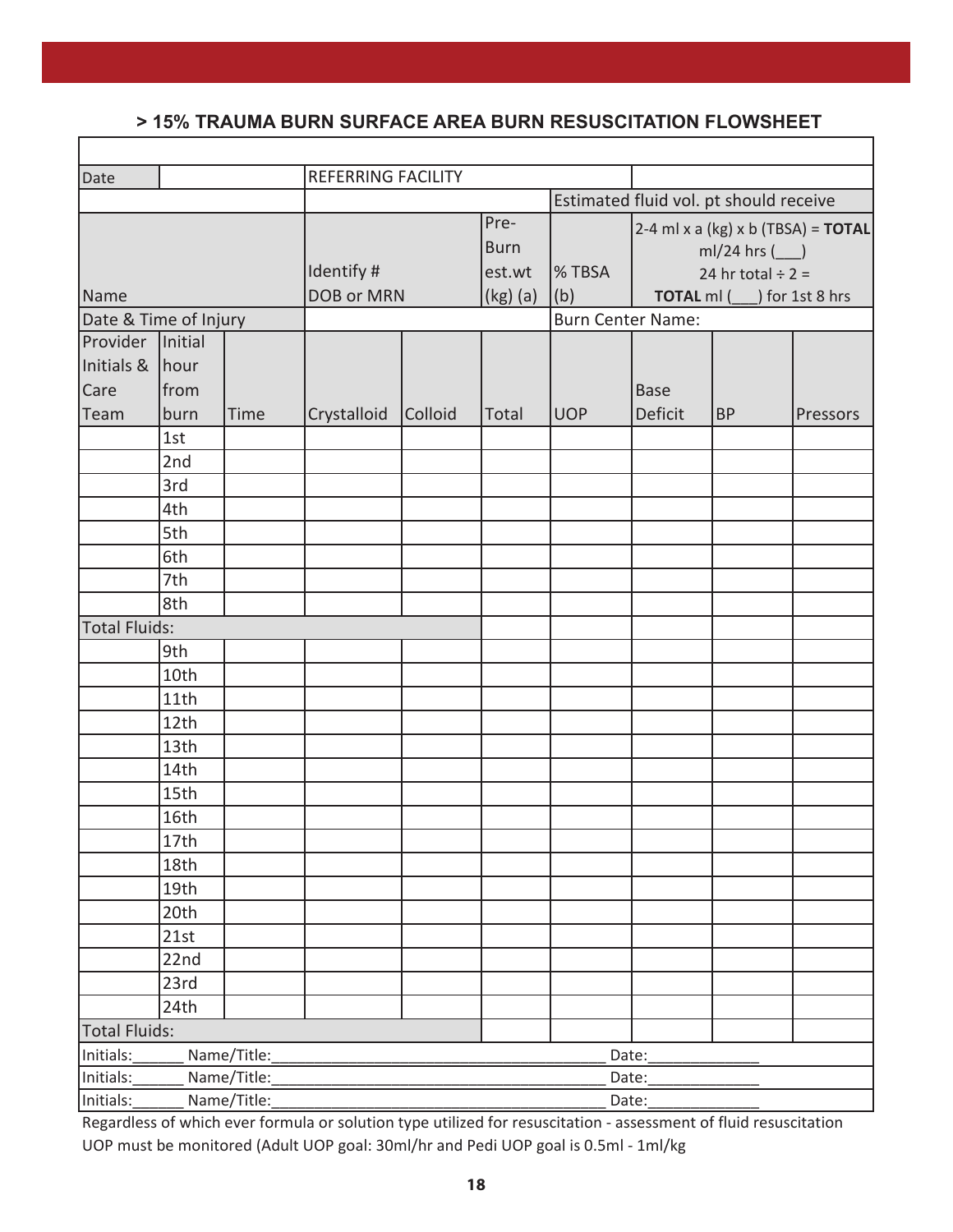| > 15 % TBSA BURN REUSCITATION FLOWSHEET           |                                              |             |                                            |             |                                                                                                                                   |            |                        |                                                                                                                                    |                        |                                                                                                                                                                      |  |
|---------------------------------------------------|----------------------------------------------|-------------|--------------------------------------------|-------------|-----------------------------------------------------------------------------------------------------------------------------------|------------|------------------------|------------------------------------------------------------------------------------------------------------------------------------|------------------------|----------------------------------------------------------------------------------------------------------------------------------------------------------------------|--|
| $\mathbf{1}$<br>Date<br><b>REFERRING FACILITY</b> |                                              |             | 2                                          |             |                                                                                                                                   |            |                        |                                                                                                                                    |                        |                                                                                                                                                                      |  |
|                                                   |                                              |             |                                            |             |                                                                                                                                   |            |                        | Estimated fluid vol. pt should receive                                                                                             | (1) Date: Today's date |                                                                                                                                                                      |  |
| Name                                              | Identy#<br>DOB or MRN<br>3<br>$\overline{4}$ |             | Pre-<br><b>Burn</b><br>est.wt<br>(kg)<br>5 | % TBSA<br>6 | 2-4 ml x a (kg) x b (TBSA) = TOTAL<br>$ml/24$ hrs $($<br>24 hr total $\div$ 2 =<br>TOTAL ml (___) for 1st 8 hrs<br>$\overline{7}$ |            |                        | (2) Referring Facility: There this form<br>was initiated<br>(3) Name: Patient's Name<br>(4) Identity/DOB/MRN - self<br>explanatory |                        |                                                                                                                                                                      |  |
| 8<br>Date & Time of Injury                        |                                              |             | <b>Burn Center Name:</b>                   |             |                                                                                                                                   |            |                        | (5) Weight in Kg: Estimated weight                                                                                                 |                        |                                                                                                                                                                      |  |
|                                                   |                                              |             |                                            |             |                                                                                                                                   |            |                        |                                                                                                                                    |                        | PREBURN "dry weight"                                                                                                                                                 |  |
| 9                                                 | 10                                           | 11          | 12                                         | 13          | 14                                                                                                                                | 15         | 16                     | 17                                                                                                                                 | 18                     | (6)% TBSA: area burned                                                                                                                                               |  |
| Provider<br>Initials &<br>Care Team               | Initial<br>hour<br>from<br>burn              | Time        | Crystalloid                                | Colloid     | Total                                                                                                                             | <b>UOP</b> | <b>Base</b><br>Deficit | <b>BP</b>                                                                                                                          | Pressors               | (7) Calculation of individualized RAC<br>Burn Center Policy: Total fluids<br>calculated for the 1st 24 hrs and the<br>1st 8 hrs<br>(8) Date & Time of Injury: Date & |  |
|                                                   | 1st                                          |             |                                            |             |                                                                                                                                   |            |                        |                                                                                                                                    |                        | time of burn. Not the time pt arrived                                                                                                                                |  |
|                                                   | 2nd                                          |             |                                            |             |                                                                                                                                   |            |                        |                                                                                                                                    |                        | to your facility                                                                                                                                                     |  |
|                                                   | 3rd                                          |             |                                            |             |                                                                                                                                   |            |                        |                                                                                                                                    |                        | (9) Provider Initials & Care Team:                                                                                                                                   |  |
|                                                   | 4th                                          |             |                                            |             |                                                                                                                                   |            |                        |                                                                                                                                    |                        | Initial of provider and name of Care                                                                                                                                 |  |
|                                                   | 5th                                          |             |                                            |             |                                                                                                                                   |            |                        |                                                                                                                                    |                        | Team i.e., AirLIFE                                                                                                                                                   |  |
|                                                   | 6th                                          |             |                                            |             |                                                                                                                                   |            |                        |                                                                                                                                    |                        | (10) Initial hour from burn: 1st hour                                                                                                                                |  |
|                                                   | 7th                                          |             |                                            |             |                                                                                                                                   |            |                        |                                                                                                                                    |                        | of post-burn i.e., Pt burned 2 hrs<br>prior arrival, facility will start                                                                                             |  |
|                                                   | 8th                                          |             |                                            |             |                                                                                                                                   |            |                        |                                                                                                                                    |                        | charting for pt on the 3rd hour.                                                                                                                                     |  |
| <b>Total Fluids:</b>                              |                                              |             |                                            |             | 19                                                                                                                                |            |                        |                                                                                                                                    |                        | (11) Local Time: time being used by                                                                                                                                  |  |
|                                                   | 9th                                          |             |                                            |             |                                                                                                                                   |            |                        |                                                                                                                                    |                        | recorder                                                                                                                                                             |  |
|                                                   | 10th                                         |             |                                            |             |                                                                                                                                   |            |                        |                                                                                                                                    |                        | (12) Crystalloid (ml): total of                                                                                                                                      |  |
|                                                   | 11th                                         |             |                                            |             |                                                                                                                                   |            |                        |                                                                                                                                    |                        | crystalloid volume give over last hour                                                                                                                               |  |
|                                                   | 12th                                         |             |                                            |             |                                                                                                                                   |            |                        |                                                                                                                                    |                        | (13) Colloid (ml): total of colloid                                                                                                                                  |  |
|                                                   | 13th                                         |             |                                            |             |                                                                                                                                   |            |                        |                                                                                                                                    |                        | volume given over the last hour i.e.,                                                                                                                                |  |
|                                                   | 14th                                         |             |                                            |             |                                                                                                                                   |            |                        |                                                                                                                                    |                        | Albumin, blood                                                                                                                                                       |  |
|                                                   | 15th                                         |             |                                            |             |                                                                                                                                   |            |                        |                                                                                                                                    |                        | (14) Total: Total volume (crystalloid<br>+ colloids) for that hour                                                                                                   |  |
|                                                   | 16th                                         |             |                                            |             |                                                                                                                                   |            |                        |                                                                                                                                    |                        | (15) UOP: Urine output for last for                                                                                                                                  |  |
|                                                   | 17th                                         |             |                                            |             |                                                                                                                                   |            |                        |                                                                                                                                    |                        | last hour                                                                                                                                                            |  |
|                                                   | 18th                                         |             |                                            |             |                                                                                                                                   |            |                        |                                                                                                                                    |                        | (16) Base Deficit: self explanatory                                                                                                                                  |  |
|                                                   | 19th                                         |             |                                            |             |                                                                                                                                   |            |                        |                                                                                                                                    |                        | (17) BP: Systolic BP/Diastolic BP                                                                                                                                    |  |
|                                                   | 20th                                         |             |                                            |             |                                                                                                                                   |            |                        |                                                                                                                                    |                        | (18) Pressors: Vasopressin, Levophed                                                                                                                                 |  |
|                                                   | 21st                                         |             |                                            |             |                                                                                                                                   |            |                        |                                                                                                                                    |                        | with rate and dose                                                                                                                                                   |  |
|                                                   | 22nd                                         |             |                                            |             |                                                                                                                                   |            |                        |                                                                                                                                    |                        | (19) Total Fluids: 8 hour total of                                                                                                                                   |  |
|                                                   | 23rd                                         |             |                                            |             |                                                                                                                                   |            |                        |                                                                                                                                    |                        | Crystalloid and Colloid fluid. For Pedi                                                                                                                              |  |
|                                                   | 24th                                         |             |                                            |             |                                                                                                                                   |            |                        |                                                                                                                                    |                        | - resuscitation fluids does not                                                                                                                                      |  |
| <b>Total Fluids:</b>                              |                                              |             |                                            |             | 20                                                                                                                                |            |                        |                                                                                                                                    |                        | replace maintanence fluid                                                                                                                                            |  |
| 21                                                |                                              |             |                                            |             |                                                                                                                                   |            |                        |                                                                                                                                    |                        | requirements for pediatric patients                                                                                                                                  |  |
| Initials:                                         |                                              | Name/Title: |                                            |             |                                                                                                                                   | Date:      |                        |                                                                                                                                    |                        | (20) Total Fluids: 24 hour total of<br>Crystalloid and Colloid Fluid                                                                                                 |  |
| Name/Title:<br>Initials:<br>Date:                 |                                              |             |                                            |             |                                                                                                                                   |            |                        | (21) Initials/Name & Title/Date:                                                                                                   |                        |                                                                                                                                                                      |  |
| Name/Title:<br>Initials:                          |                                              |             |                                            |             |                                                                                                                                   | Date:      |                        |                                                                                                                                    |                        | Legible initals and signature of<br>provider documenting this flowsheet                                                                                              |  |